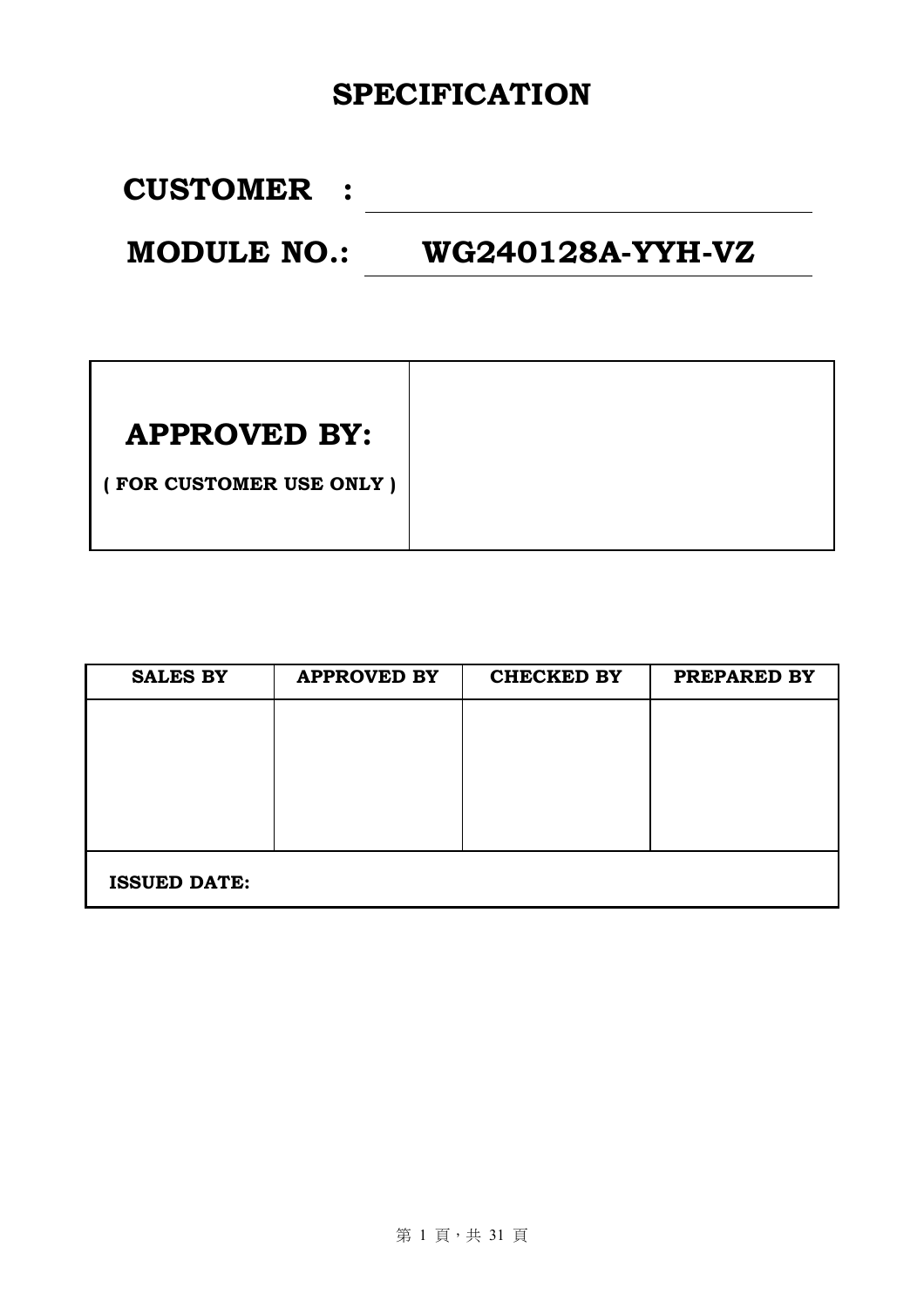## Contents

- 1.Module Classification Information
- 2.Precautions in use of LCD Modules
- 3.General Specification
- 4.Absolute Maximum Ratings
- 5.Electrical Characteristics
- 6.Optical Characteristics
- 7.Interface Description
- 8.Contour Drawing & Block Diagram
- 9. Display Control Instruction
- 10.Timing Characteristics
- 11. Quality Assurance
- 12. Reliability
- 13.Backlight Information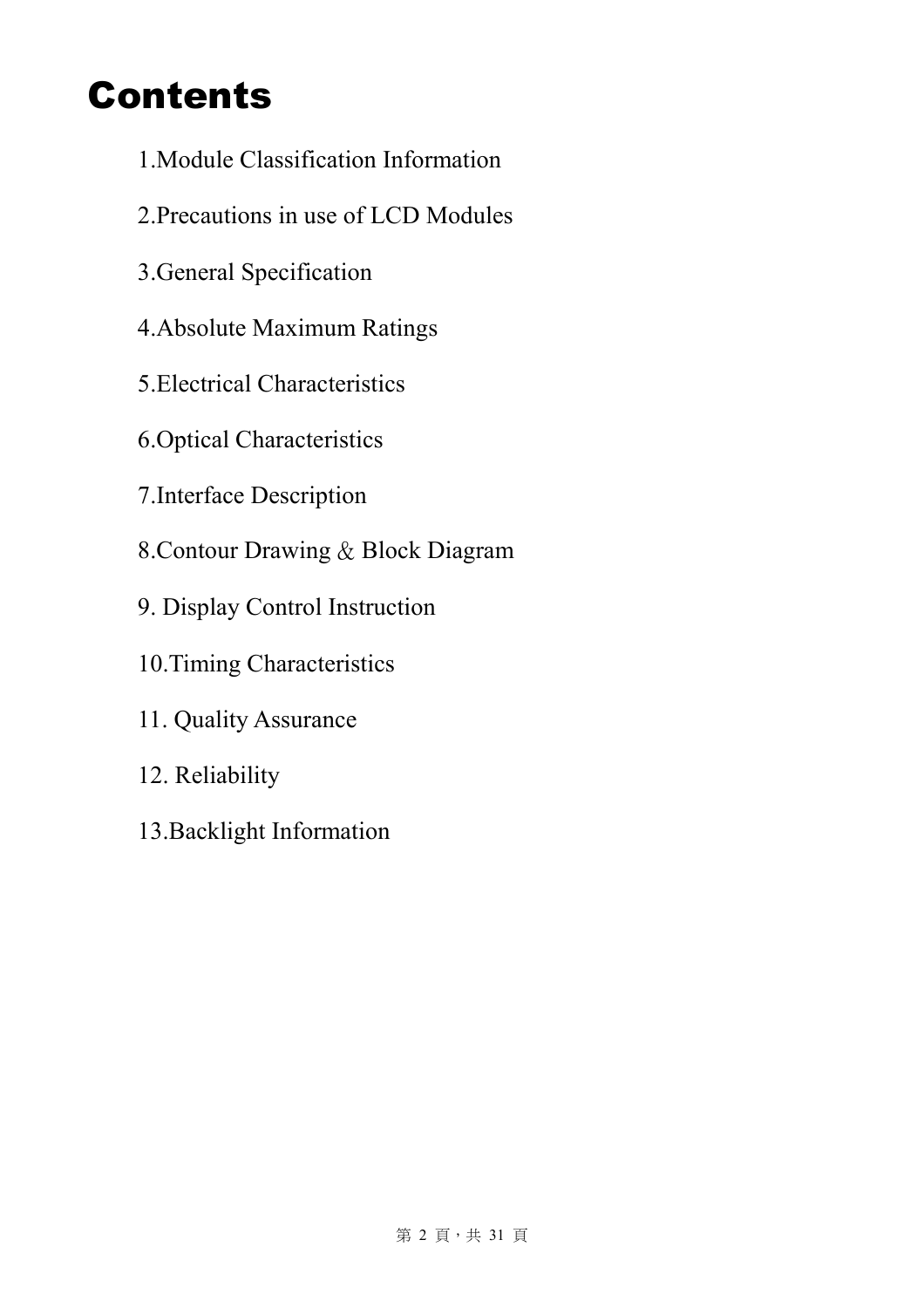## 1.Module Classification Information

|                               | $\begin{array}{c c c c c c c c} \underline{\text{W}}\,\underline{\text{G}} & \underline{\text{240128}} & \underline{\text{A}} - \underline{\text{Y}}\,\underline{\text{Y}}\,\underline{\text{H}} - \\ \text{\textcircled{\tiny{+}}} & \text{\textcircled{\tiny{+}}} & \text{\textcircled{\tiny{+}}} & \text{\textcircled{\tiny{+}}} & \text{\textcircled{\tiny{+}}} \end{array}$ |                                                                                                                                                                                                                                                             |                                                                                                                                                                                                                                                                 |
|-------------------------------|----------------------------------------------------------------------------------------------------------------------------------------------------------------------------------------------------------------------------------------------------------------------------------------------------------------------------------------------------------------------------------|-------------------------------------------------------------------------------------------------------------------------------------------------------------------------------------------------------------------------------------------------------------|-----------------------------------------------------------------------------------------------------------------------------------------------------------------------------------------------------------------------------------------------------------------|
| $_{\oplus}$<br>②<br>③         | Display Font: $240x$ 128 dots                                                                                                                                                                                                                                                                                                                                                    | <b>Brand: WINSTAR DISPLAY CORPORATION</b><br>Display Type : $H \rightarrow$ Character Type, $G \rightarrow$ Graphic Type                                                                                                                                    |                                                                                                                                                                                                                                                                 |
| $^{\circledR}$<br>$\circledS$ | Model serials no.<br>Backlight Type:                                                                                                                                                                                                                                                                                                                                             | $N \rightarrow W$ ithout backlight<br>$B \rightarrow EL$ , Blue green<br>$D \rightarrow EL$ , Green<br>$W \rightarrow EL$ , White<br>$F \rightarrow CCFL$ , White<br>Y→LED, Yellow Green                                                                    | $A \rightarrow$ LED, Amber<br>$R \rightarrow$ LED, Red<br>$O \rightarrow$ LED, Orange<br>G→LED, Green                                                                                                                                                           |
| ⑥                             | LCD Mode:                                                                                                                                                                                                                                                                                                                                                                        | $B \rightarrow TN$ Positive, Gray<br>$N \rightarrow TN$ Negative,<br>G→STN Positive, Gray<br>$Y \rightarrow STN$ Positive, Yellow Green<br>$M \rightarrow STN$ Negative, Blue<br>$F \rightarrow FSTN$ Positive                                              | $T \rightarrow FSTN$ Negative                                                                                                                                                                                                                                   |
|                               | <b>2</b> LCD Polarizer<br>Type/Temperature<br>range/View<br>direction                                                                                                                                                                                                                                                                                                            | A $\rightarrow$ Reflective, N.T, 6:00<br>D $\rightarrow$ Reflective, N.T, 12:00<br>$G \rightarrow$ Reflective, W. T, 6:00<br>J $\rightarrow$ Reflective, W. T, 12:00<br>$B \rightarrow$ Transflective, N.T,6:00<br>E $\rightarrow$ Transflective, N.T.12:00 | $H \rightarrow$ Transflective, W.T,6:00<br>$K \rightarrow$ Transflective, W.T,12:00<br>C $\rightarrow$ Transmissive, N.T,6:00<br>$F \rightarrow$ Transmissive, N.T,12:00<br>I $\rightarrow$ Transmissive, W. T, 6:00<br>L $\rightarrow$ Transmissive, W.T,12:00 |
| ⑧                             | Special Code                                                                                                                                                                                                                                                                                                                                                                     | V: Negative voltage;                                                                                                                                                                                                                                        |                                                                                                                                                                                                                                                                 |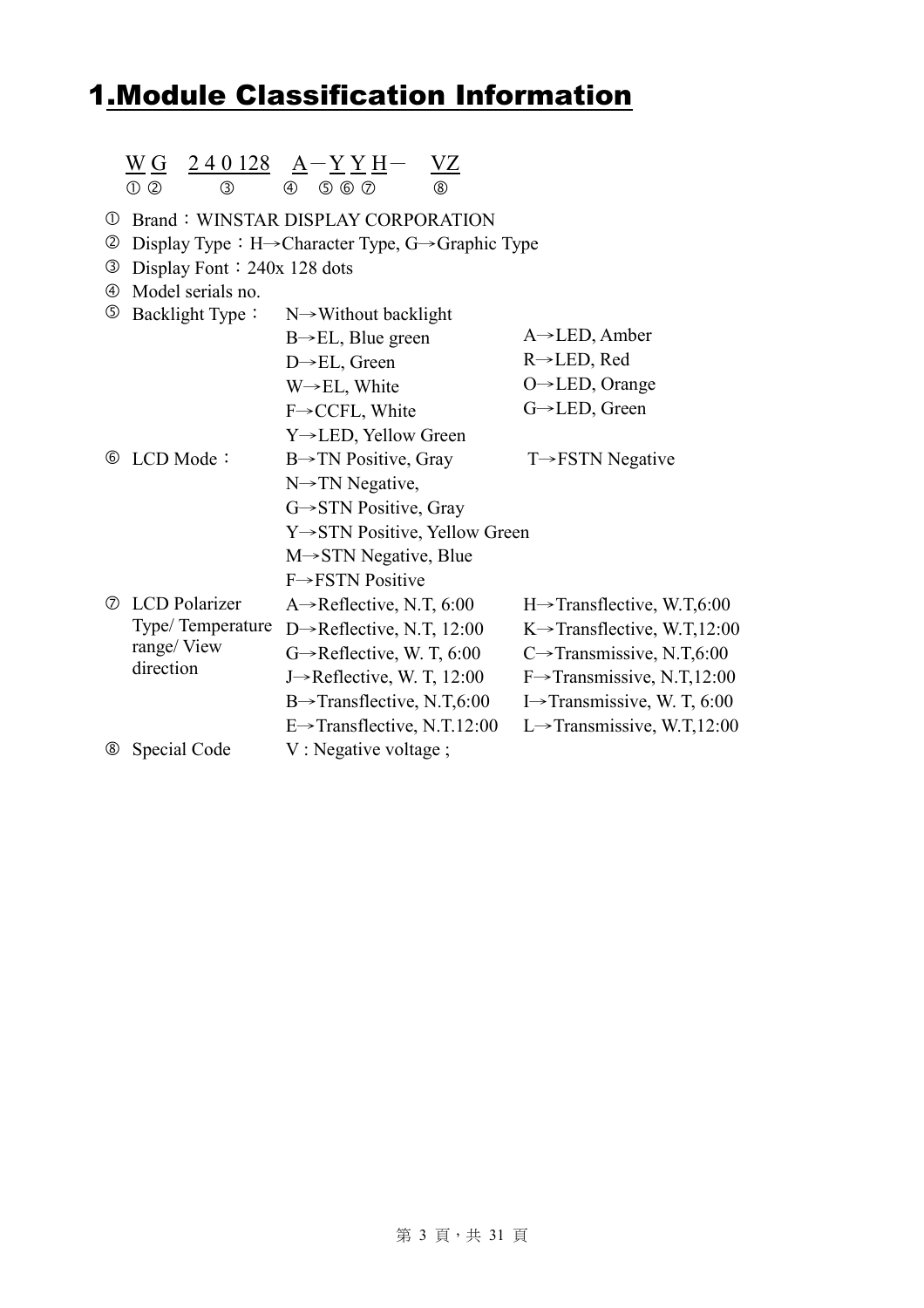## 2.Precautions in use of LCD Modules

- (1)Avoid applying excessive shocks to the module or making any alterations or modifications to it.
- (2)Don't make extra holes on the printed circuit board, modify its shape or change the components of LCD module.
- (3)Don't disassemble the LCM.
- (4)Don't operate it above the absolute maximum rating.
- (5)Don't drop, bend or twist LCM.
- (6)Soldering: only to the I/O terminals.
- (7)Storage: please storage in anti-static electricity container and clean environment.

# 3.General Specification

| <b>Item</b>                                               | <b>Dimension</b>                          | Unit |
|-----------------------------------------------------------|-------------------------------------------|------|
| Number of Characters                                      | 240 x 128 dots                            |      |
| Module dimension<br>$170.0 \times 103.5 \times 14.0(MAX)$ |                                           | mm   |
| View area                                                 | $129.0 \times 75.0$                       |      |
| Active area                                               | $119.97 \times 63.97$                     | mm   |
| Dot size                                                  | $0.47 \times 0.47$                        | mm   |
| Dot pitch                                                 | $0.5 \times 0.5$                          | mm   |
| LCD type                                                  | STN, Positive Transflective, Yellow Green |      |
| Duty                                                      | 1/128                                     |      |
| View direction                                            | 6 o'clock                                 |      |
| <b>Backlight Type</b>                                     | LED, Yellow Green                         |      |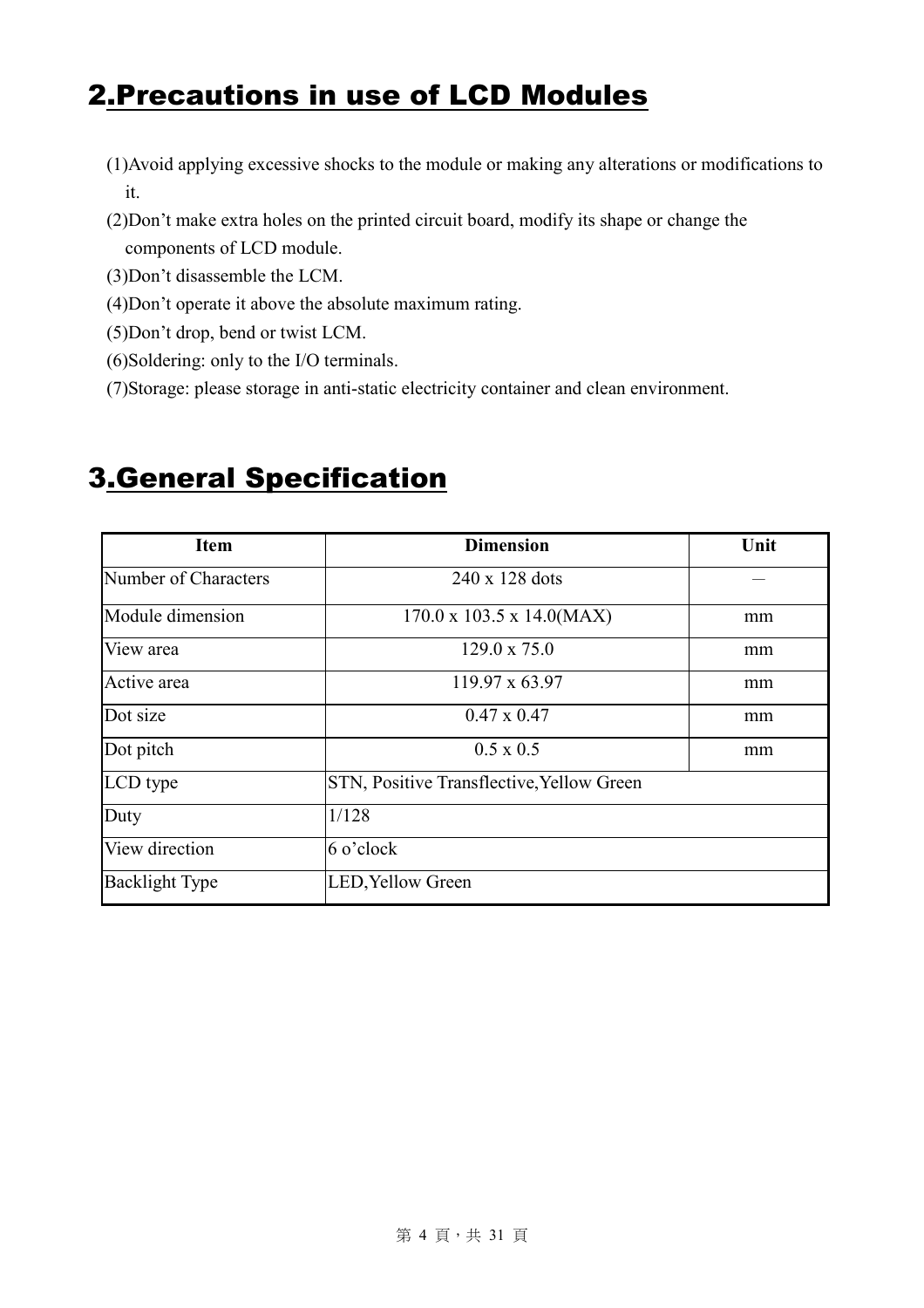## 4.Absolute Maximum Ratings

| <b>Item</b>                    | <b>Symbol</b>       | Min        | <b>Typ</b> | <b>Max</b>   | Unit         |
|--------------------------------|---------------------|------------|------------|--------------|--------------|
| <b>Operating Temperature</b>   | $T_{OP}$            | $-20$      |            | $+70$        | $^{\circ}$ C |
| <b>Storage Temperature</b>     | $T_{ST}$            | $-30$      |            | $+80$        | $^{\circ}$ C |
| Input Voltage                  | $V_I$               | <b>Vss</b> |            | $\rm V_{DD}$ |              |
| Supply Voltage For Logic       | $V_{DD}$ - $V_{SS}$ | $-0.3$     |            | $+7$         |              |
| Supply Voltage For LCD         | $V_{DD}$ - $V_0$    | $\theta$   |            |              | V            |
| <b>Negative Voltage Output</b> | $\rm V_{EE}$        |            | $-22V$     |              |              |

## 5.Electrical Characteristics

| <b>Item</b>              | <b>Symbol</b>       | <b>Condition</b>    | Min            | Typ  | <b>Max</b> | Unit                    |
|--------------------------|---------------------|---------------------|----------------|------|------------|-------------------------|
| Supply Voltage For Logic | $V_{DD}$ - $V_{SS}$ |                     | 4.75           |      | 5.25       | $\mathbf{V}$            |
|                          |                     | Ta= $-20^{\circ}$ C |                |      | 20.5       | $\mathbf{V}$            |
| Supply Voltage For LCD   | $V_{DD}$ - $V_0$    | Ta= $25^{\circ}$ C  |                | 18.5 |            | $\overline{\mathsf{V}}$ |
|                          |                     | Ta= $70^{\circ}$ C  | 16.5           |      |            | V                       |
| Input High Volt.         | $V_{IH}$            |                     | 2.2            |      | $V_{DD}$   | V                       |
| Input Low Volt.          | $V_{IL}$            |                     | $\overline{0}$ |      | 0.8        | $\overline{\mathbf{V}}$ |
| Output High Volt.        | $V_{OH}$            |                     | 2.4            |      | $V_{DD}$   | $\mathbf{V}$            |
| Output Low Volt.         | $V_{OL}$            |                     | $\theta$       |      | 0.4        | $\overline{\mathsf{V}}$ |
| <b>Supply Current</b>    | $I_{DD}$            | $V_{DD} = 5V$       |                | 23   |            | mA                      |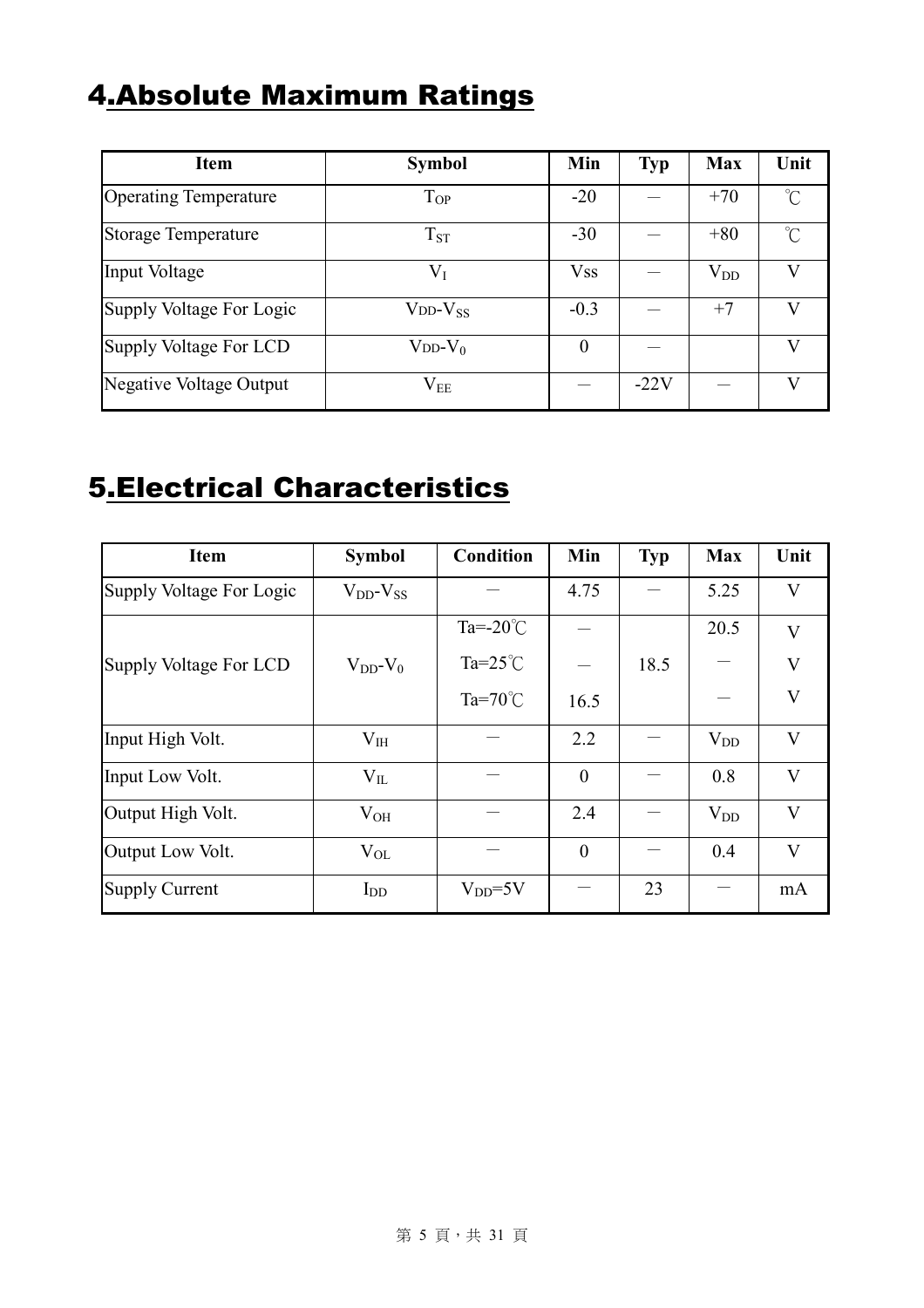## 6.Optical Characteristics

| <b>Item</b>           | <b>Symbol</b>  | <b>Condition</b> | Min   | <b>Typ</b> | <b>Max</b> | Unit |
|-----------------------|----------------|------------------|-------|------------|------------|------|
| View Angle            | $(V)$ $\theta$ | $CR \geq 2$      | 10    |            | 105        | deg  |
|                       | (H) $\varphi$  | $CR \geq 2$      | $-30$ |            | 30         | deg  |
| <b>Contrast Ratio</b> | <b>CR</b>      |                  |       | 3          |            |      |
| <b>Response Time</b>  | T rise         |                  |       | 200        | 300        | ms   |
|                       | T fall         |                  |       | 200        | 300        | ms   |

#### **Definition of Operation Voltage (Vop) Definition of Response Time (Tr, Tf)**





#### **Conditions :**

Operating Voltage : Vop Viewing Angle( $\theta$ ,  $\varphi$ ) : 0°, 0° Frame Frequency : 64 HZ Driving Waveform : 1/N duty, 1/a bias

### **Definition of viewing angle(CR**≧**2)**



#### 第 6 頁, 共 31 頁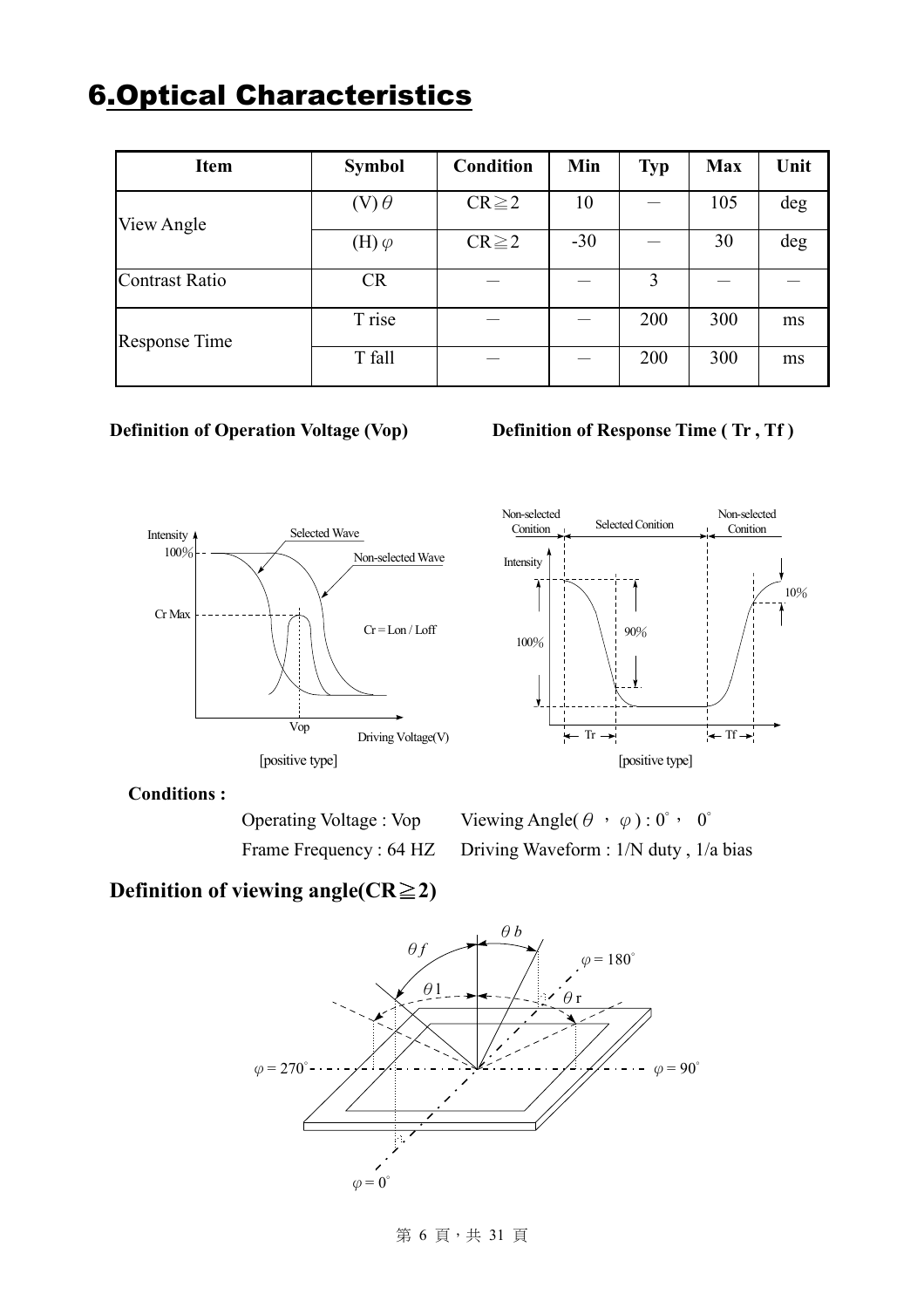## 7.Interface Description

| Pin No.        | <b>Symbol</b>    | Level             | <b>Description</b>                                  |  |  |
|----------------|------------------|-------------------|-----------------------------------------------------|--|--|
| $\mathbf{1}$   | FG               |                   | Frame ground (Connected to bezel)                   |  |  |
| $\overline{2}$ | <b>Vss</b>       |                   | <b>GND</b>                                          |  |  |
| 3              | Vdd              |                   | Power supply $(+5 V)$                               |  |  |
| 4              | Vo               |                   | Power supply for LCD driver                         |  |  |
| 5              | <b>WR</b>        | L                 | Data write. Write data into T6963C when $WR = L$    |  |  |
| 6              | <b>RD</b>        | L                 | Data read. Read data from T6963C when $RD = L$      |  |  |
| $\tau$         | <b>CE</b>        | L                 | $L:$ Chip enable                                    |  |  |
| 8              | C/D              | H/L               | WR=L, C/D=H : Command Write C/D=L: Data write       |  |  |
|                |                  |                   | RD=L, C/D=H : Status Read C/D=L: Data read          |  |  |
| 9              | Vee              |                   | Negative voltage                                    |  |  |
| 10             | <b>RESET</b>     | H/L               | H: Normal; L: Initialize T6963C                     |  |  |
| 11             | D <sub>B</sub> 0 | H/L               | Data bus line                                       |  |  |
| 12             | DB1              | H/L               | Data bus line                                       |  |  |
| 13             | D <sub>B2</sub>  | H/L               | Data bus line                                       |  |  |
| 14             | DB <sub>3</sub>  | H/L               | Data bus line                                       |  |  |
| 15             | DB4              | H/L               | Data bus line                                       |  |  |
| 16             | DB5              | H/L               | Data bus line                                       |  |  |
| 17             | DB <sub>6</sub>  | $\rm H$ / $\rm L$ | Data bus line                                       |  |  |
| 18             | D <sub>B</sub> 7 | H/L               | Data bus line                                       |  |  |
| 19             | <b>FS</b>        | MD2               | Pins for selection of font; $H: 6 * 8$ , $L: 8 * 8$ |  |  |
| 20             | <b>RV</b>        | H/L               | H:Reverse<br>L:Normal                               |  |  |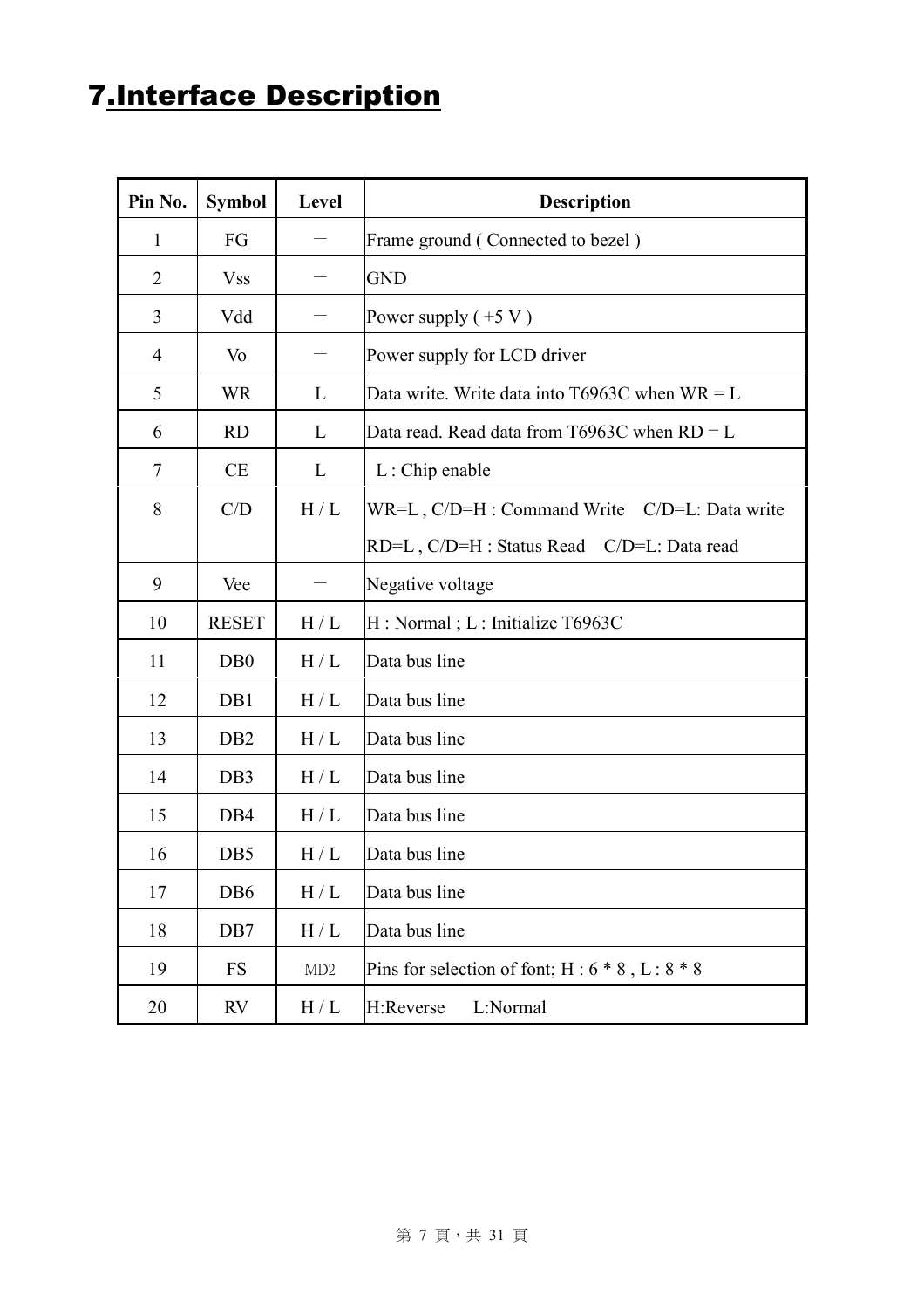## 8.Contour Drawing &Block Diagram





The non-specified tolerance of dimension is ±0.3 mm.







CCFL B/L drive directly<br>from connector .



External contrast adjustment.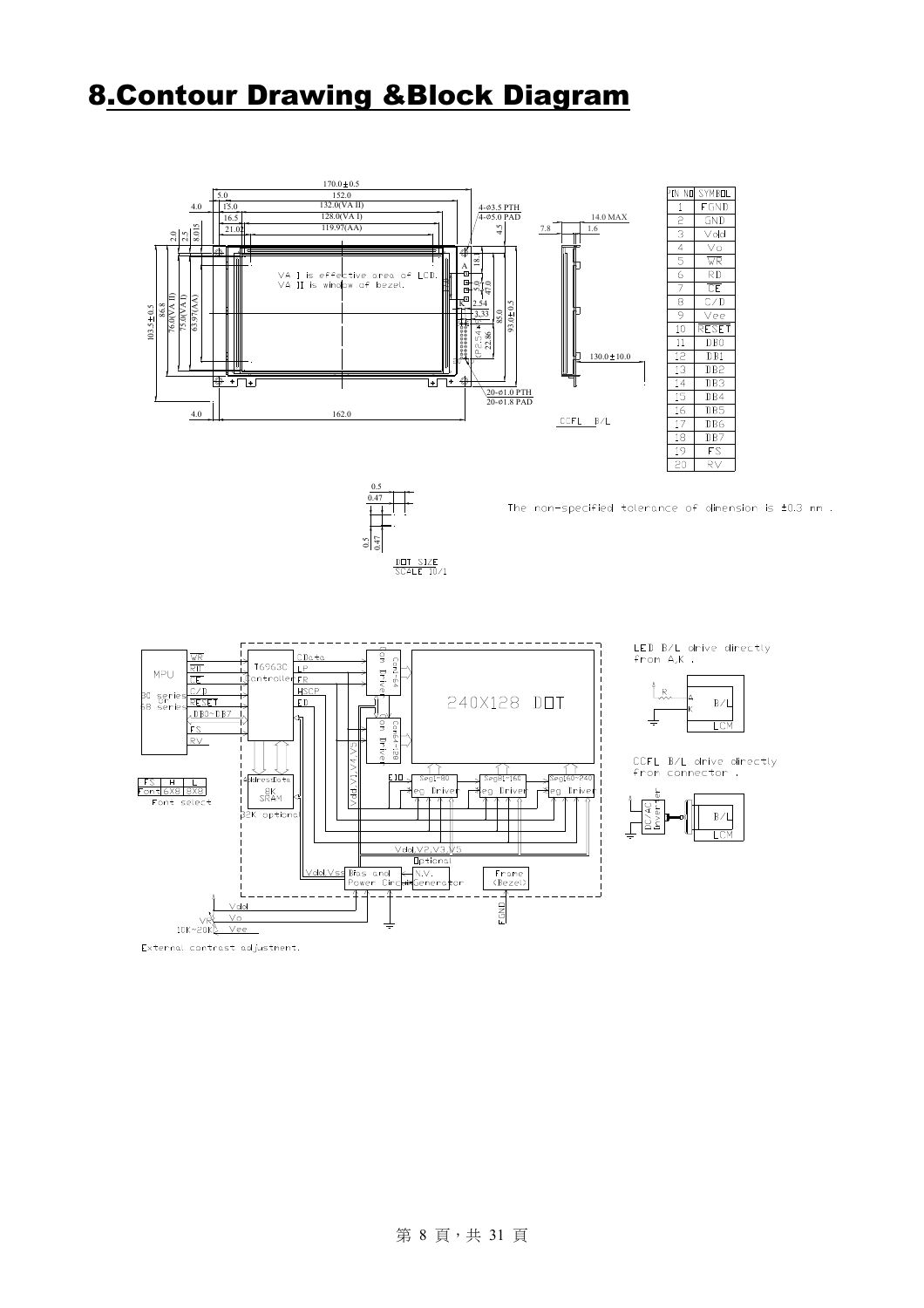## 9.Display control instruction

The LCD Module has built in a T6963C LSI controller, It has an 8-bit parallel data bus and control lines for writing or reading through an MPU interface, it has a 128-word character generator ROM ( refer to Table 1. ), which can control an external display RAM of up to 8K bytes. Allocation of text, graphics and external character generator RAM can be made easily and the display window can be moved freely within the allocated memory range.

#### •**RAM Interface**

The external RAM is used to store display data( text, graphic and external CG data ). It can be freely allocated to the memory area( 8 K byte max ).

Recommend

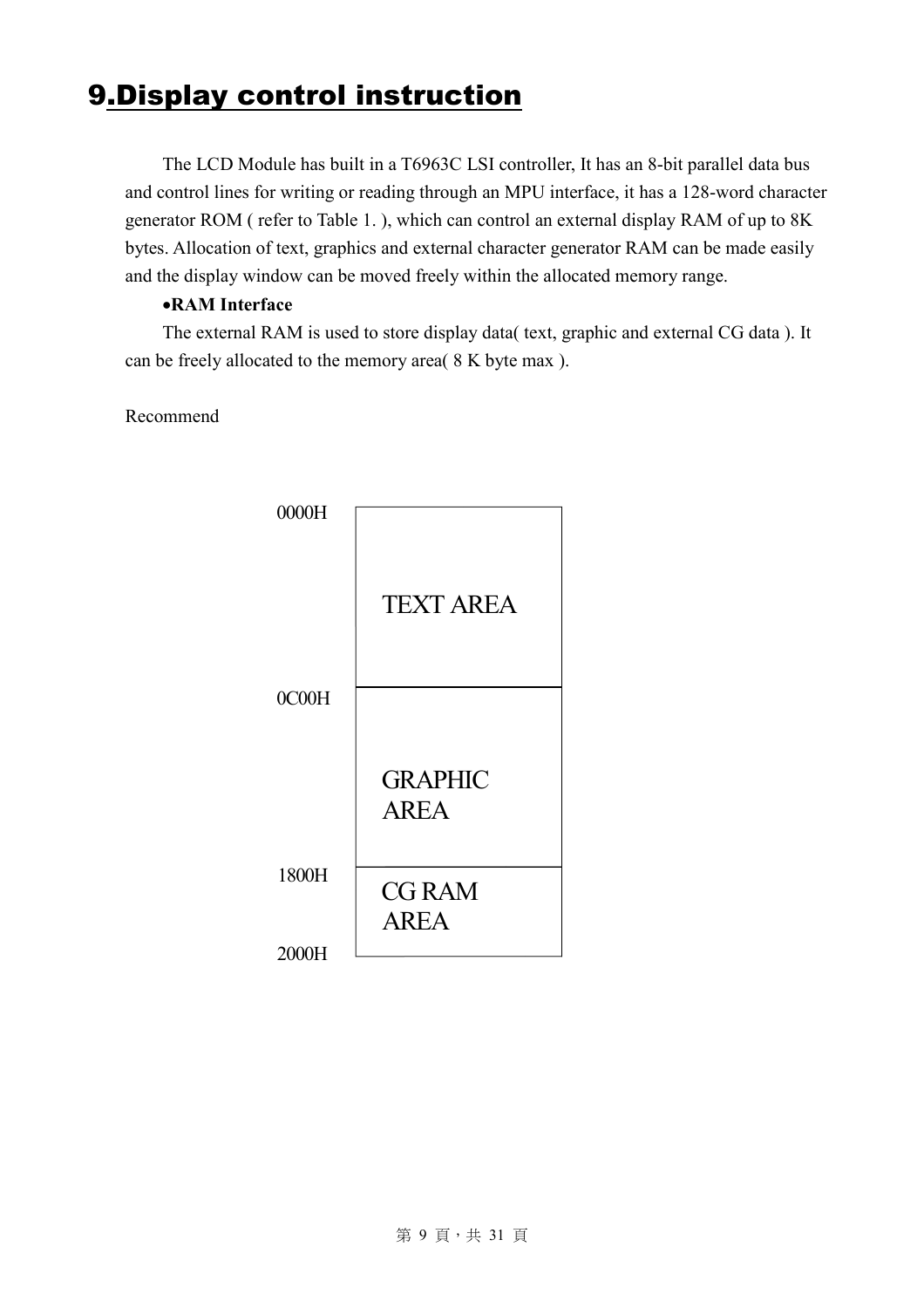- ‧Flowchart of communications with MPU
	- (1) Status Read

A status check must be performed before data is read or written.

Status check

The Status of T6963C can be read from the data lines.

| <b>RD</b> | L |
|-----------|---|
| <b>WR</b> | H |
| <b>CE</b> | L |
| C/D       | H |
| Do to D7  | H |

The T6963C status word format is as follows:

| <b>MSB</b> |      |                |      |                |                  |      |                |
|------------|------|----------------|------|----------------|------------------|------|----------------|
| STA7       | STA6 | STA5           | STA4 | STA3           | STA <sub>2</sub> | STA1 | STA0           |
| D7         | ID6  | D <sub>5</sub> | D4   | D <sub>3</sub> | D2               | עו.  | D <sub>0</sub> |

| STA0             |                                                  | 0:Disable        |
|------------------|--------------------------------------------------|------------------|
|                  | Check command execution capability               | 1:Enable         |
| STA1             |                                                  | $0$ :Disable     |
|                  | Check data read/write Capability                 | 1:Enable         |
| STA <sub>2</sub> |                                                  | 0:Disable        |
|                  | Check Auto mode data read capability             | 1:Enable         |
|                  |                                                  | 0:Disable        |
| STA3             | Check Auto mode data write capability            | 1:Enable         |
| STA4             | Not used                                         |                  |
|                  |                                                  | 0:Disable        |
| STA5             | Check controller operation capability            | 1:Enable         |
|                  | Error flag. Used for Screen Peek and Screen copy | $0:N0$ error     |
| STA <sub>6</sub> | commands.                                        | 1:Error          |
|                  | Check the blink condition                        | $0$ :Disable off |
| STA7             |                                                  | 1:Normal display |

(Note 1) It is necessary to check STA0 and STA1 at the same time.

There is a possibility of erroneous operation due to a hardware interrupt.

(Note 2) For most modes STA0/STA1 are used as a status check.

(Note 3) STA2 and STA3 are valid in Auto mode; STA0 and STA1 are invalid.

Status Checking flow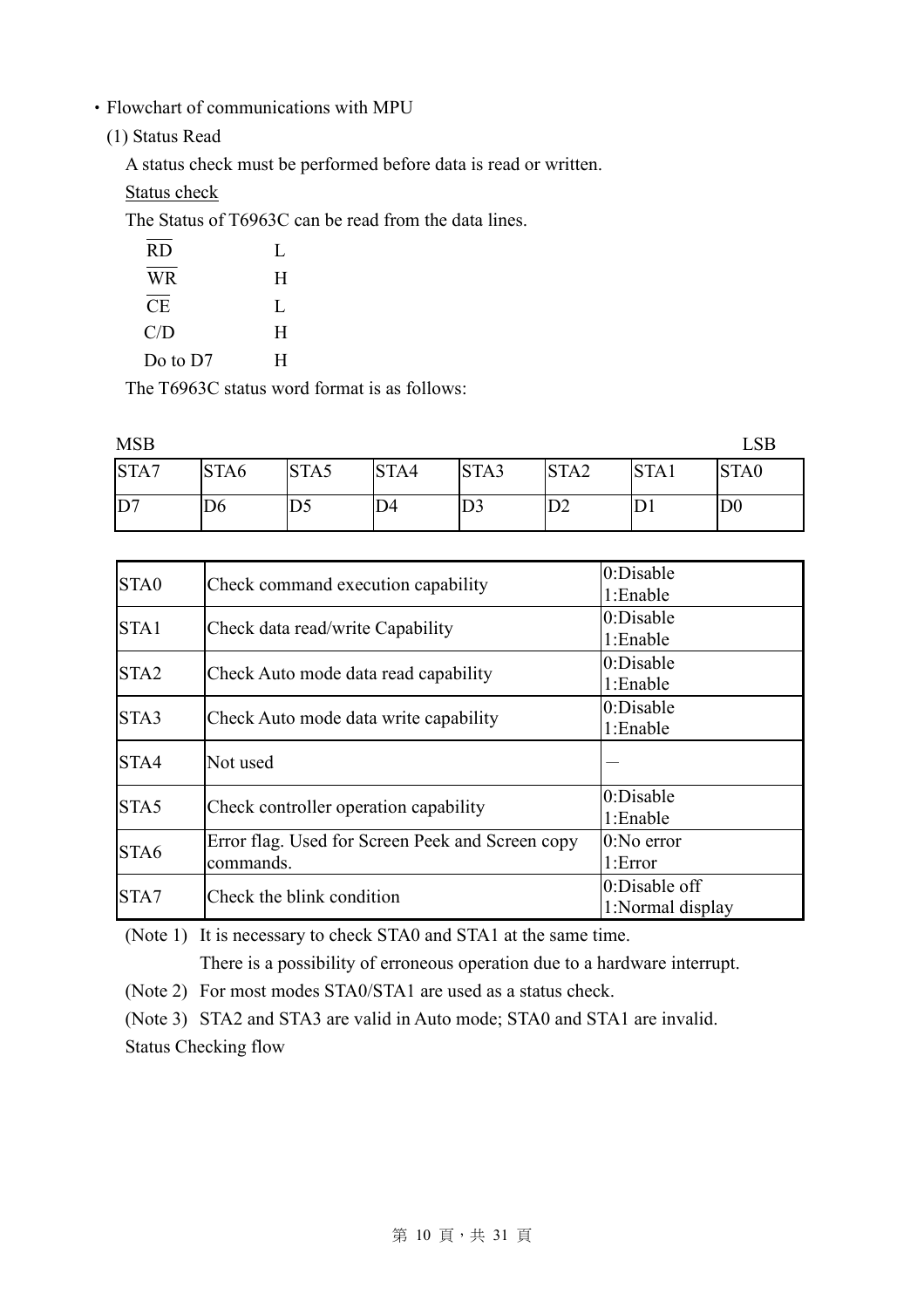

(Note 4) When using the MSB=0 command, a Status Read must be performed. If a status check is not carried out, the T6963C cannot operate normally, even after a delay time.

> The hardware interrupt occurs during the address calculation period (at the end of each line).

> If a MSB=0 command is sent to the T6963C during this period, the T6963C enters Wait status.

If a status check is not carried out in this state before the next command is sent, there is the possibility that the command or data date will not be received.

#### (2) Setting date

When using the T6963C, first set the data, then set the command.

Procedure for sending a command





#### 第 11 頁,共 31 頁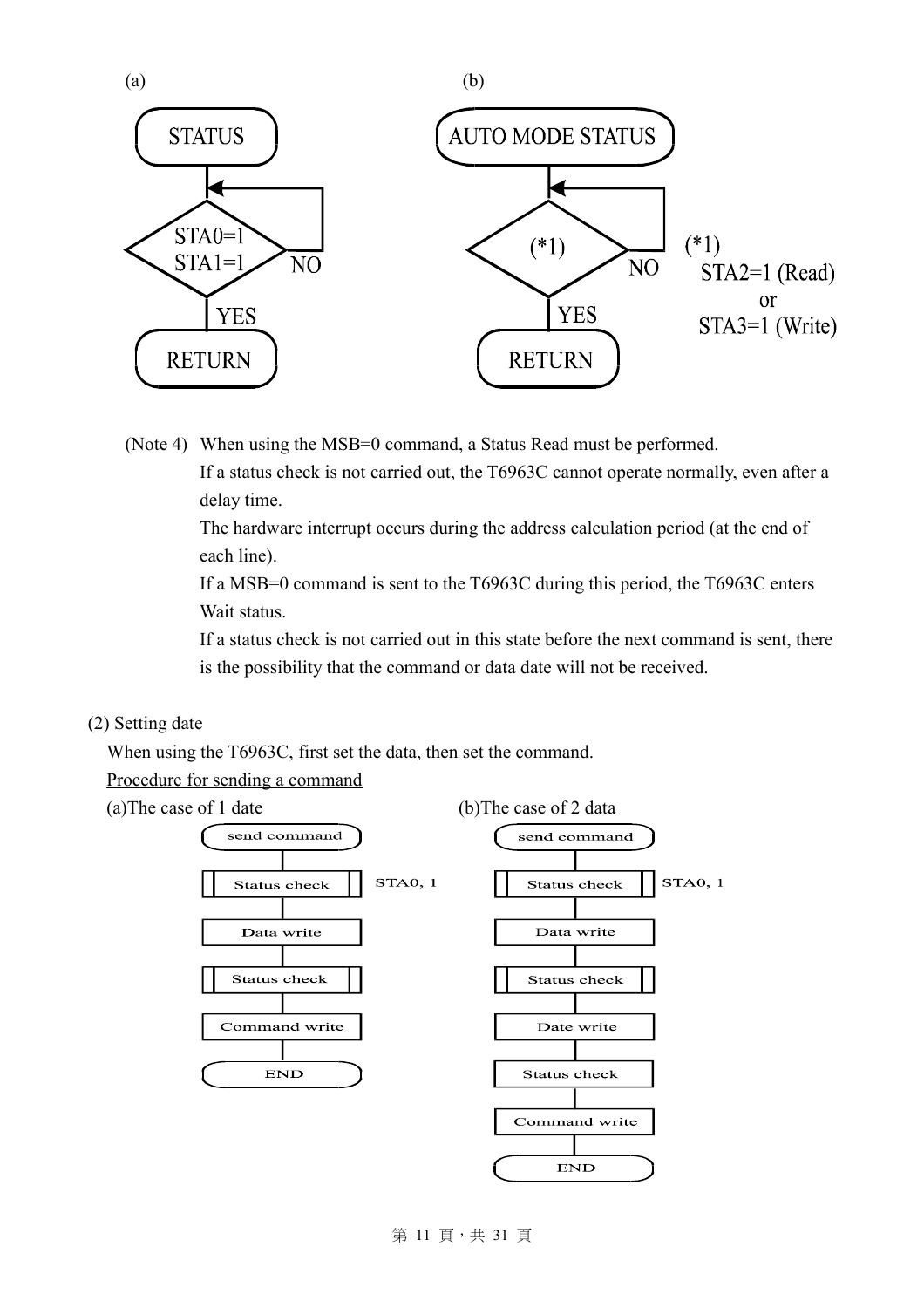(Note) When sending more than two data, the last datum (or last two data) is valid.

.COMMAND DEFINITIONS

| <b>COMMAND</b>           | <b>CODE</b>             | D <sub>1</sub> | D2                  | <b>FUNCTION</b>                  |
|--------------------------|-------------------------|----------------|---------------------|----------------------------------|
|                          | 00100001                | X address      | Y address           | <b>Set Cursor Pointer</b>        |
| <b>REGISTERS SETTING</b> | 00100010                | Date           | 00H                 | Set Offset Register              |
|                          | 00100100                | Low address    | High address        | Set Address Pointer              |
|                          | 01000000                | Low address    | <b>High address</b> | <b>Set Text Home Address</b>     |
| <b>SET CONTROL WORD</b>  | 01000001                | Columns        | 00H                 | <b>Set Text Area</b>             |
|                          | 01000010                | Low address    | High address        | Set Graphic Home Address         |
|                          | 01000011                | Columns        | 00H                 | Set Graphic Area                 |
|                          | $1000 \times 000$       |                |                     | OR mode                          |
|                          | 1000×001                |                |                     | <b>EXOR</b> mode                 |
| <b>MODE SET</b>          | $1000 \times 011$       |                |                     | AND mode                         |
|                          | $1000 \times 100$       |                |                     | Text Attribute mode              |
|                          | $10000 \times x \times$ |                |                     | Internal CG ROM mode             |
|                          | $10001 \times x \times$ |                |                     | External CG RAM mode             |
|                          | 10010000                |                |                     | Display off                      |
| <b>DISPLAY MODE</b>      | $1001 \times 10$        |                |                     | Cursor on, blink off             |
|                          | $1001 \times 11$        |                |                     | Cursor on, blink on              |
|                          | $100101 \times x$       |                |                     | Text on, graphic off             |
|                          | $100110 \times x$       |                |                     | Text off, graphic on             |
|                          | $100111 \times x$       |                |                     | Text on, graphic on              |
|                          | 10100000                |                |                     | 1-line cursor                    |
|                          | 10100001                |                |                     | 2-line cursor                    |
|                          | 10100010                |                |                     | 3-line cursor                    |
| <b>CURSOR PATTERN</b>    | 10100011                |                |                     | 4-line cursor                    |
| <b>SELECT</b>            | 10100100                |                |                     | 5-line cursor                    |
|                          | 10100101                |                |                     | 6-line cursor                    |
|                          | 10100110                |                |                     | 7-line cursor                    |
|                          | 10100111                |                |                     | 8-line cursor                    |
| <b>DATA AUTO</b>         | 10110000                |                |                     | Set Data Auto Write              |
| <b>READ/WRITE</b>        | 10110001                |                |                     | Set Data Auto Read               |
|                          | 10110010                |                |                     | Auto Reset                       |
|                          | 11000000                | Data           |                     | Data Write and Increment ADP     |
|                          | 11000001                |                |                     | Data Read and Increment ADP      |
|                          | 11000010                | Data           |                     | Data Write and Decrement ADP     |
| <b>DATA READ/WRITE</b>   | 11000011                |                |                     | Data Read and Decrement ADP Data |
|                          | 11000100                | Data           |                     | Write and Nonvariable ADP        |
|                          | 11000101                |                |                     | Data Read and Nonvariable ADP    |
| <b>SCREEN PEEK</b>       | 11100000                |                |                     | <b>Screen Peek</b>               |

 $X : invalid$ 

| <b>COMMAND</b>       | <b>CODE</b>                  | D <sub>1</sub> | $\mathbf{D2}$ | <b>FUNCTION</b>    |
|----------------------|------------------------------|----------------|---------------|--------------------|
| <b>SCREEN COPY</b>   | 11101000                     |                |               | <b>Screen Copy</b> |
|                      | $11110 \times \times \times$ |                |               | <b>Bit Reset</b>   |
|                      | $11111 \times x \times$      |                |               | <b>Bit Set</b>     |
| <b>BIT SET/RESET</b> | $1111 \times 001$            |                |               | Bit 0 (LSB)        |
|                      | $1111 \times 001$            |                |               | Bit 1              |
|                      | $1111 \times 010$            |                |               | Bit 2              |
|                      | $1111 \times 011$            |                |               | Bit 3              |
|                      | $1111 \times 100$            |                |               | Bit 4              |
|                      | $1111 \times 101$            |                |               | Bit 5              |
|                      | $1111 \times 110$            |                |               | Bit 6              |
|                      | $1111 \times 110$            |                |               | Bit 7 (MSB)        |

X: invalid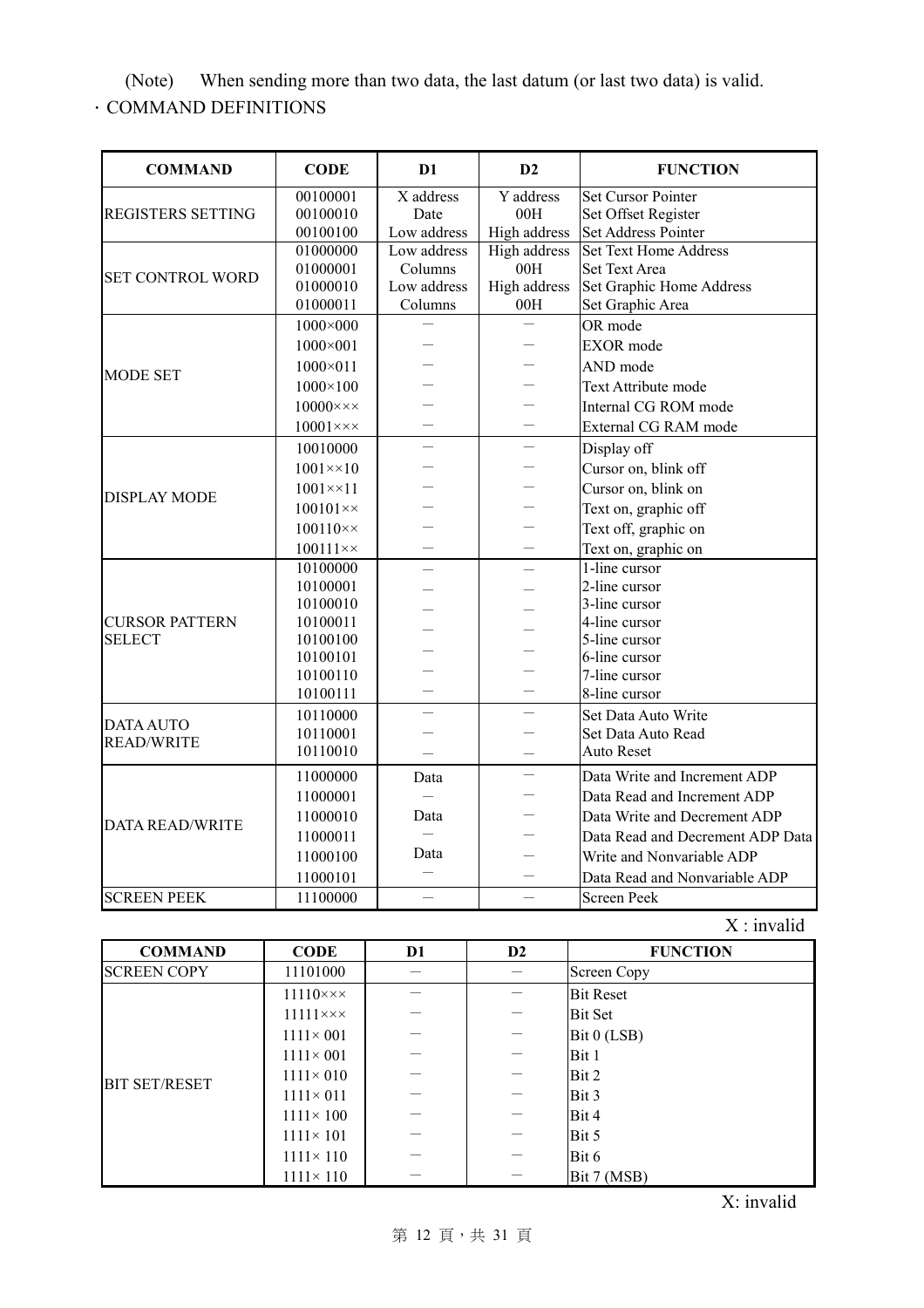#### · Setting registers

| <b>CODE</b> | HEX. | <b>FUNCTION</b>            |                    | D2     |
|-------------|------|----------------------------|--------------------|--------|
| 00100001    | 21H  | ISET CURSOR POINTER        | <b>IX ADRS</b>     | Y ADRS |
| 00100010    | 23H  | ISET OFFSET REGISTER       | <b>DATA</b>        | -00H   |
| 00100100    | 24H  | <b>SET ADDRESS POINTER</b> | LOW ADRS HIGH ADRS |        |

(1) Set Cursor Pointer

The position of the cursor is specified by X ADRS and Y ADRS. The cursor position can only be moved by this command. Data read/write from the MPU never changes the cursor pointer. X ADRS and Y ADRS are specified as follows.

X ADRS 00H to 4FH (lower 7 bits are valid)

Y ADRS 00H to 1FH (lower 5 bits are valid)

Single-Scan

X ADRS 00 to 4FH

Y ADRS 00H to 0FH

(2) Set Offset Register

The offset register is used to determine the external character generator RAM area. The T6963C has a 16-bit address bus as follows.



T6963C assign External character generator, when character code set 80H TO FFH in using internal character generator. Character code 00H to 80H assign External character generator, when External generator mode.

The senior five bits define the start address in external memory of the CG RAM area. The next eight bits represent the character code of the character. In internal CG ROM, character codes 00H to 7FH represent the predefined "internal" CG ROM characters, and codes 80H to FFH represent the user's own "external" characters. In external CG ROM mode, all 256 codes from 00H to FFH can be used to represent the user's own characters. The three least significant bits indicate one of the eight rows of eight dots that define the character's shape.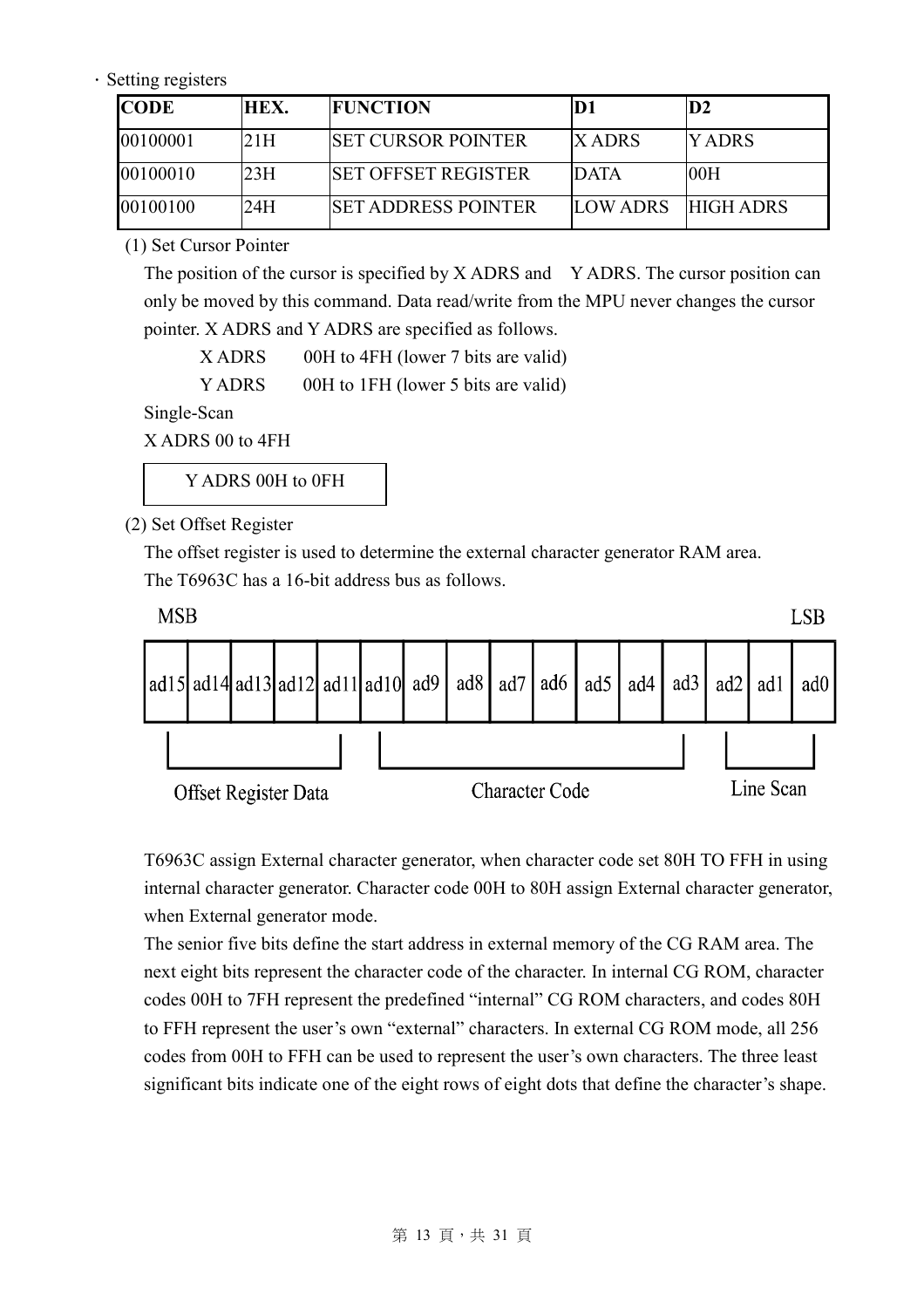| <u>The relationship between display RAM address and offset register</u> |                                    |                |  |  |               |                |                  |                  |   |
|-------------------------------------------------------------------------|------------------------------------|----------------|--|--|---------------|----------------|------------------|------------------|---|
| Offset register data                                                    | CG RAM hex. address (start to end) |                |  |  |               |                |                  |                  |   |
| 00000                                                                   |                                    | 0000 to 07 FFH |  |  |               |                |                  |                  |   |
| 00001                                                                   |                                    |                |  |  |               | 0800 to 0FFFH  |                  |                  |   |
| 00010                                                                   |                                    |                |  |  | 1000 to 17FFH |                |                  |                  |   |
| 11100                                                                   |                                    |                |  |  | E000 to E7FFH |                |                  |                  |   |
| 11101                                                                   |                                    |                |  |  | E800 to EFFFH |                |                  |                  |   |
| 11110                                                                   |                                    |                |  |  | F000 to F7FFH |                |                  |                  |   |
| 11111                                                                   |                                    |                |  |  | F800 to FFFFH |                |                  |                  |   |
| (Example 1)                                                             |                                    |                |  |  |               |                |                  |                  |   |
| Offset register                                                         |                                    |                |  |  | 02H           |                |                  |                  |   |
| Character code                                                          |                                    |                |  |  | <b>80H</b>    |                |                  |                  |   |
| Character generator RAM start address                                   |                                    |                |  |  | 0001          | 0100           | 0000             | 0000             |   |
|                                                                         |                                    |                |  |  | $\mathbf{1}$  | $\overline{4}$ | $\boldsymbol{0}$ | $\boldsymbol{0}$ | H |
|                                                                         |                                    |                |  |  |               |                |                  |                  |   |
|                                                                         |                                    |                |  |  | (address)     |                |                  | (data)           |   |
|                                                                         |                                    |                |  |  | 1400H         |                |                  | 00H              |   |
|                                                                         |                                    |                |  |  |               | 1401H          |                  | 1FH              |   |
|                                                                         |                                    |                |  |  |               |                |                  |                  |   |
|                                                                         |                                    |                |  |  | 1402H         |                |                  | 04H              |   |
|                                                                         |                                    |                |  |  | 1403H         |                |                  | 04H              |   |
|                                                                         |                                    |                |  |  | 1404H         |                |                  | 04H              |   |
|                                                                         |                                    |                |  |  | 1405H         |                |                  | 04H              |   |
|                                                                         |                                    |                |  |  | 1406H         |                |                  | 04H              |   |

The relationship between display RAM address and offset register

(Example 2) The relationship between display RAM data and display characters

|                                     | (RAM DATA) | (Character) |
|-------------------------------------|------------|-------------|
|                                     | 21H        | А           |
| AB $\gamma$ DE $\zeta$ GHIJKLM<br>٠ | 22H        | B           |
| ٠<br>٠<br>٠                         | 83H        | $\gamma$    |
| ٠<br>٠                              | 24H        |             |
|                                     | 25H        | E           |
| Display character                   | 86H        | م           |

 $\gamma$  and  $\zeta$  are displayed by character generator RAM.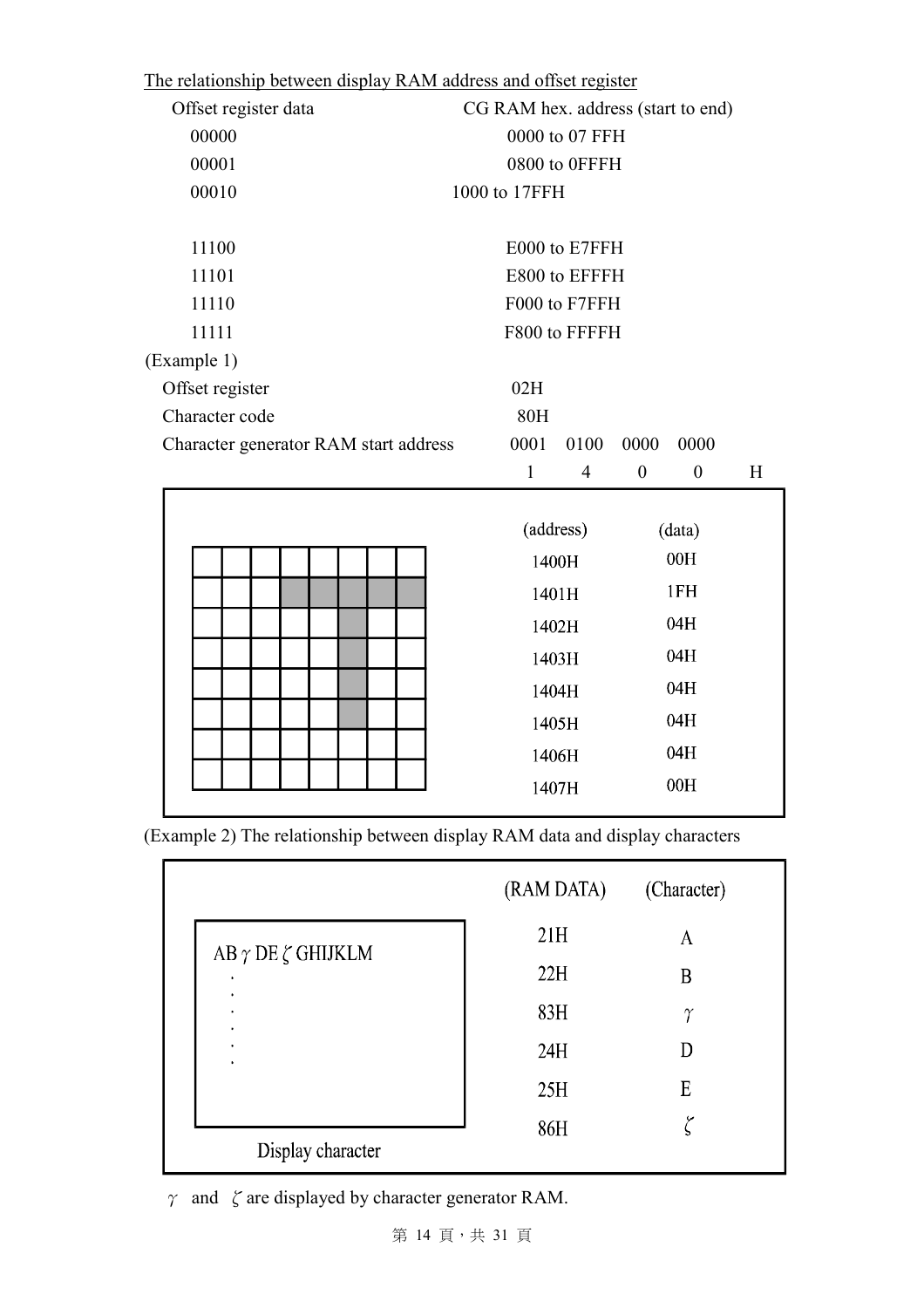#### (3) Set Address Pointer

The Set Address Pointer command is used to indicate the start address for writing to (or reading from)external RAM.

The Flowchart for Set Address Pointer command

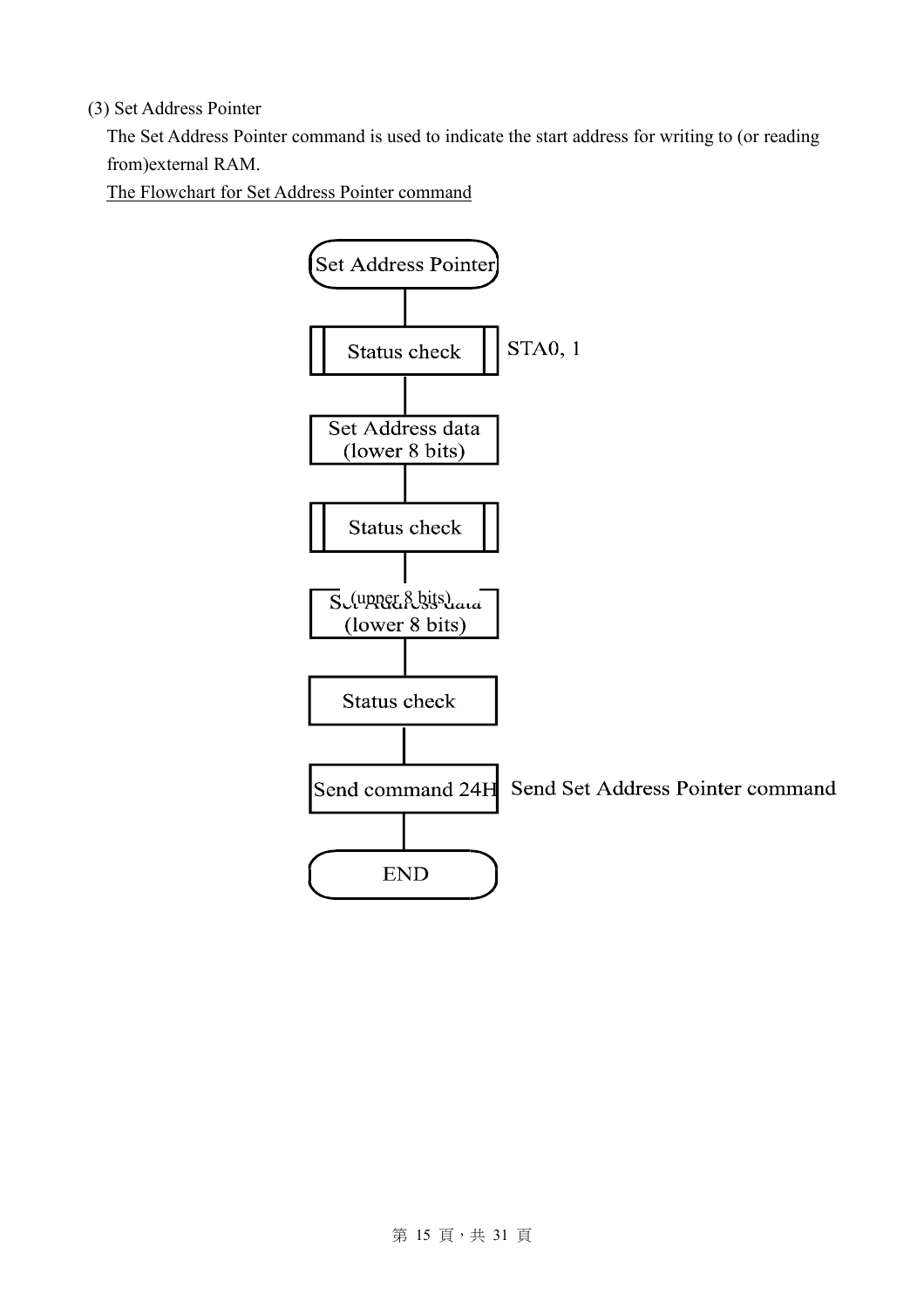#### .Set Control Word

| <b>CODE</b> | HEX. | <b>FUNCTION</b>              | D1          | D2           |
|-------------|------|------------------------------|-------------|--------------|
| 01000000    | 40H  | <b>Set Text Home Address</b> | Low address | High address |
| 01000001    | 41H  | <b>Set Text Area</b>         | Columns     | 00H          |
| 01000010    | 42H  | Set Graphic Home Address     | Low address | High address |
| 01000011    | 43H  | Set Graphic Area             | Columns     | 00H          |

The home address and column size are defined by this command.

#### (1) Set Text Home Address

The starting address in the external display RAM for text display is defined by this command. The text home address indicates the leftmost and uppermost position.

The relationship between external display RAM address and display position

| <b>TH</b>     | TH+CL           |
|---------------|-----------------|
| TH+TA         | TH+TA+CL        |
| $(TH+TA)+TA$  | TH+2TA+CL       |
| $(TH+2TA)+TA$ | TH+3TA+CL       |
|               |                 |
| $TH+(n-1)$ TA | $TH+(n-1)TA+CL$ |

TH: Text home address

TA: Text area number (columns)

CL: Columns are fixed by hardware (pin-programmable).

#### (Example)

| Text home address | : 0000H                 |
|-------------------|-------------------------|
| Text area         | $\therefore$ 0020H      |
|                   | $\therefore$ 32 Columns |
|                   | $: 4$ Lines             |

| 0000H | 0001H | 001EH | 001FH |
|-------|-------|-------|-------|
| 0020H | 0021H | 003EH | 002FH |
| 0040H | 0041H | 005EH | 005FH |
| 0060H | 0061H | 007EH | 007FH |

(2) Set Graphic Home Address

The starting address of the external display RAM used for graphic display is defined by this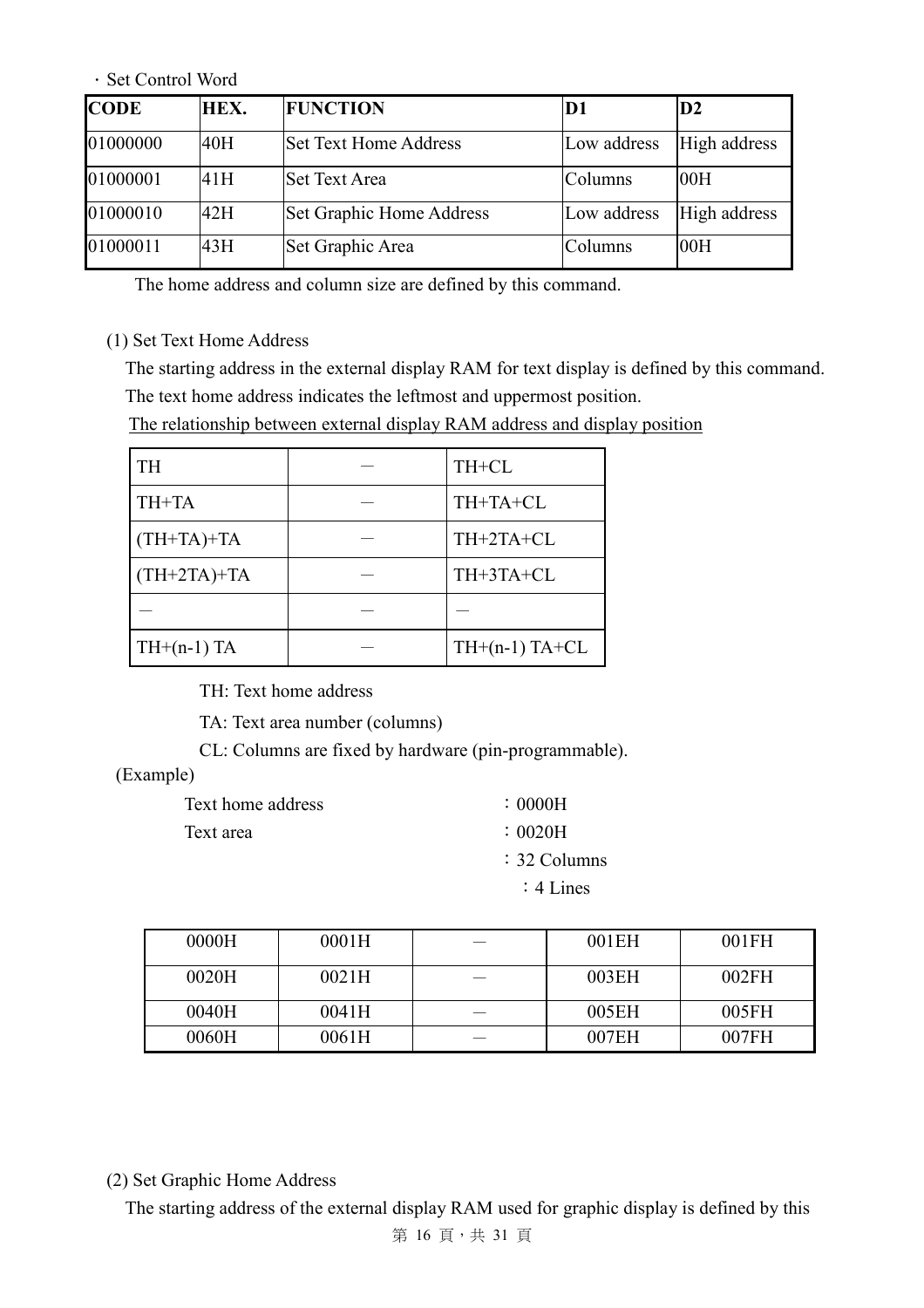command. The graphic home address indicates the leftmost and uppermost position. The relationship between external display RAM address and display position

| <b>GH</b>     | $GH+GL$          |
|---------------|------------------|
| GH+GA         | GH+GA+CL         |
| $(GH+GA)+GA$  | GH+2GA+CL        |
| $(GH+2GA)+GA$ | GH+3GA+CL        |
|               |                  |
| $GH+(n-1) GA$ | $GH+(n-1) GA+CL$ |

GH: Graphic home address

GA: Graphic area number (columns)

CL: Columns are fixed by hardware (pin-programmable).

(Example)

| Graphic home address | $\therefore$ 0000H             |
|----------------------|--------------------------------|
| Graphic area         | $\therefore$ 0020H             |
|                      | $\therefore$ 32 Columns        |
|                      | $\cdot$ $\sim$ $\cdot$ $\cdot$ |

:2 Lines

| 0000H | 0001H |                          | 001EH | 001FH |
|-------|-------|--------------------------|-------|-------|
| 0020H | 0021H | $\overline{\phantom{0}}$ | 003EH | 003FH |
| 0040H | 0041H |                          | 005EH | 005FH |
| 0060H | 0061H |                          | 007EH | 007FH |
| 0080H | 0081H |                          | 009EH | 009FH |
| 00A0H | 00A1H |                          | 00BEH | 00BFH |
| 00C0H | 00C1H |                          | 00DEH | 00DFH |
| 00E0H | 00E1H | $\overline{\phantom{0}}$ | 00FEH | 00FFH |
| 0100H | 0101H |                          | 011EH | 011FH |
| 0120H | 0121H |                          | 013EH | 013FH |
| 0140H | 0141H |                          | 015EH | 014FH |
| 0160H | 0161H |                          | 017EH | 017FH |
| 0180H | 0181H |                          | 109EH | 019FH |
| 01A0H | 01A1H |                          | 01BEH | 01BFH |
| 01C0H | 01C1H |                          | 01DEH | 01DFH |
| 01E0H | 01E1H |                          | 01FEH | 01FFH |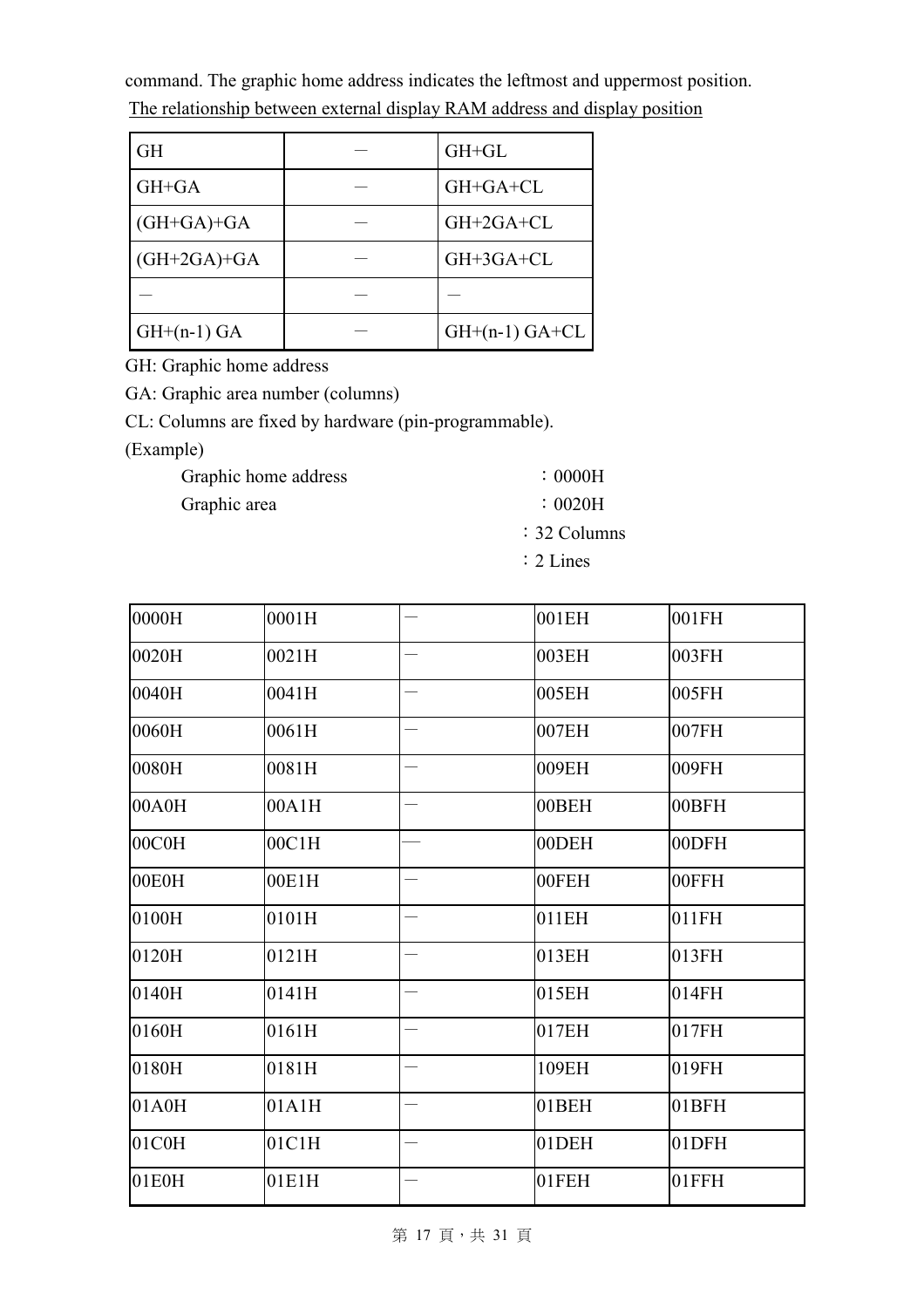(3) Set Text Area

The display columns are defined by the hardware Setting. This command can be used to adjust the columns of the display.

(Example)

| LCD size          | 20 columns, 4 lines |
|-------------------|---------------------|
| Text home address | 0000H               |
| Text area         | 0014H               |

Set 32 columns, 4 Lines

| 0000 | 0001 | . | 0013 | 0014 | . | 001F |
|------|------|---|------|------|---|------|
| 0014 | 0015 | . | 0027 | 0028 | . | 0033 |
| 0028 | 0029 |   | 003B | 003C | . | 0047 |
| 003C | 003D | . | 004F | 0050 | . | 005B |
|      |      |   |      |      |   |      |

(4) Set Graphic Area

The display columns are defined by the hardware setting. This command can be used to adjust the columns of the graphic display.

(Example)

| LCD size             | 20 columns, 2lines |
|----------------------|--------------------|
| Graphic home address | $\therefore$ 0000H |
| Graphic are          | $\div 0014H$       |

Set 32 columns, 2 Lines

| 0000 | 0001 |             | 0013 | 0014             | 001F  |
|------|------|-------------|------|------------------|-------|
| 0014 | 0015 |             | 0027 | 0028             | 0033  |
| 0028 | 0029 |             | 003B | 003C             | 0047  |
| 003C | 003D |             | 004F | 0050             | 005B  |
| 0050 | 0051 |             | 0063 | 0064             | 006F  |
| 0064 | 0065 |             | 0077 | 0078             | 0083  |
| 0078 | 0079 |             | 008B | 008C             | 0097  |
| 008C | 008D |             | 009F | 00A0             | 00AB  |
| 00A0 | 00A1 |             | 00B3 | 00B4             | 00BF  |
| 00B4 | 00B5 |             | 00C7 | 00C <sub>8</sub> | 00D3  |
| 00C8 | 00C9 |             | 00DB | 00DC             | 00E7  |
| 00DC | 00DD |             | 00EF | 00F <sub>0</sub> | 00FD  |
| 00F0 | 00F1 |             | 0103 | 0104             | 011F  |
| 0104 | 0105 |             | 0127 | 0128             | 0123  |
| 0128 | 0129 |             | 013B | 0013C            | 00147 |
| 013C | 013D |             | 014F | 0150             | 015B  |
|      |      | $\triangle$ |      |                  |       |
|      |      | ◢           |      |                  |       |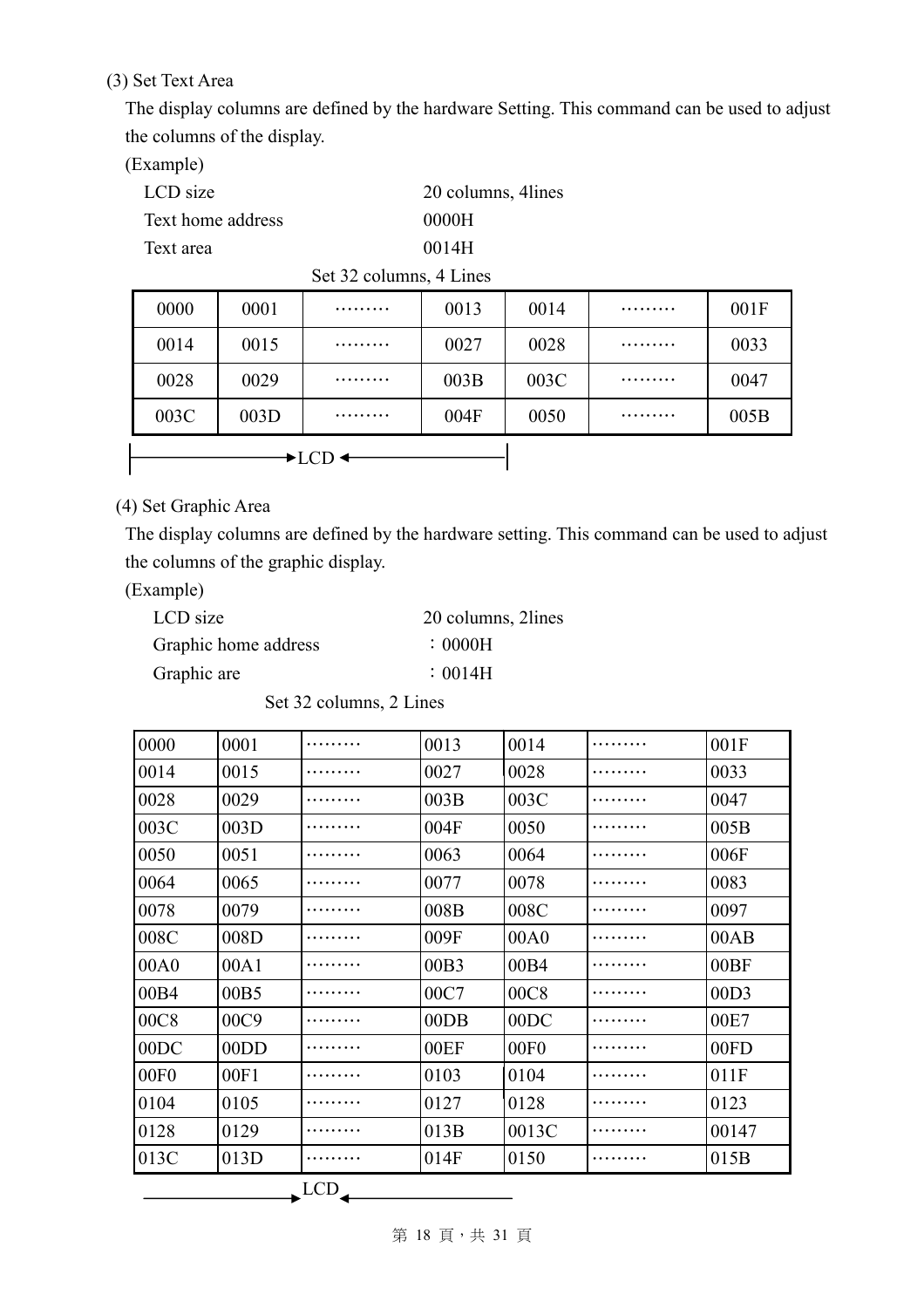If the graphic area setting is set to match the desired number of columns on the LCD, the addressing scheme will be automatically modified so that the start address of each line equals the end address of the previous line +1.

#### .Mode set

| <b>CODE</b> | <b>FUNCTION</b>                   | <b>OPERAND</b> |
|-------------|-----------------------------------|----------------|
| 1000x000    | OR Mode                           |                |
| 1000x001    | <b>EXOR Mode</b>                  |                |
| 1000x011    | <b>AND Mode</b>                   |                |
| 1000×100    | <b>TEXT ATTRIBUTE Mode</b>        |                |
| 10000xxx    | Internal Character Generator Mode |                |
| 10001xxx    | External Character Generator Mode |                |

X: invalid

The display mode is defined by this command. The display mode does not change until the next command is sent. The logical OR, EXOR, AND of text or graphic display can be displayed. In Internal Character Generator mode, character codes 00H to 7FH are assigned to the built-in character generator ROM. The character codes 80H to FFH are automatically assigned to the external character generator RAM.

(Example)





(Note) Attribute functions can only be applied to text display, since the attribute data is placed in the graphic RAM area.

#### Attribute function

The attribute operations are Reverse display, Character blink and Inhibit. The attribute data is written into the graphic area which was defined by the Set Control Word command. Only text display is possible in Attribute Function mode; graphic display is automatically disabled. However, the Display Mode command must be used to turn both Text and Graphic on in order for the Attribute function to be available.

The attribute data for each character in the text area is written to the same address in the graphic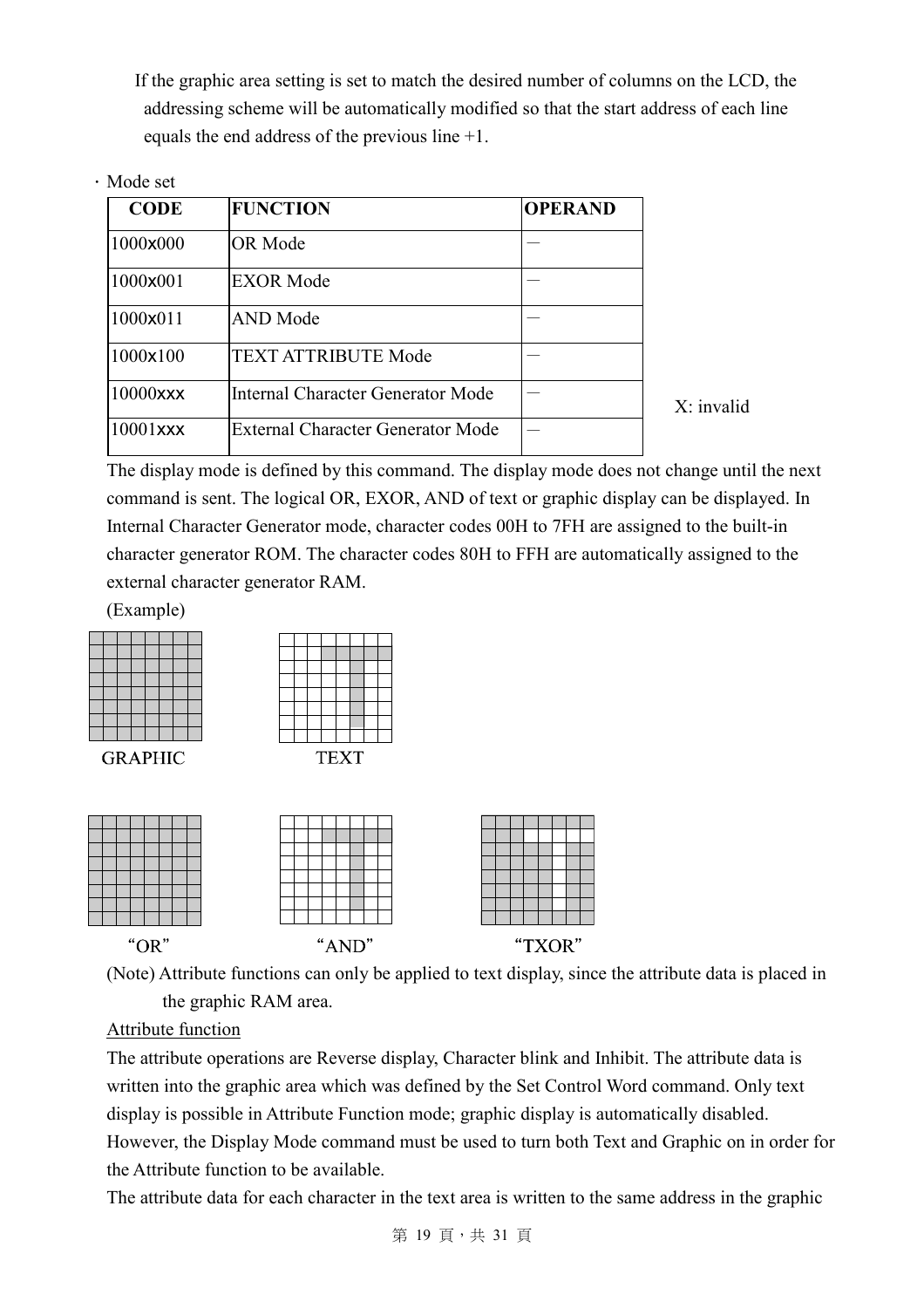area.

The Attribute function is defined as follows.

|                  | Attribute RAM 1byte |    |                |                 |                          |          |                |            |    |    |
|------------------|---------------------|----|----------------|-----------------|--------------------------|----------|----------------|------------|----|----|
|                  |                     |    |                | X               | $\times$                 | $\times$ | d <sub>3</sub> | d2         | d1 | d0 |
| d3               | d2                  | d1 | d <sub>0</sub> | <b>FUNCTION</b> |                          |          |                |            |    |    |
| $\boldsymbol{0}$ |                     | 0  | $\overline{0}$ | Normal display  |                          |          |                |            |    |    |
| $\overline{0}$   |                     | 0  |                | Reverse display |                          |          |                |            |    |    |
| $\overline{0}$   |                     |    |                | Inhibit display |                          |          |                |            |    |    |
|                  |                     | 0  | $\overline{0}$ |                 | Blink of normal display  |          |                |            |    |    |
| 1                |                     | 0  |                |                 | Blink of reverse display |          |                |            |    |    |
|                  |                     |    |                |                 | Blink of inhibit display |          |                | X: invalid |    |    |

‧Display mode

| <b>CODE</b> | <b>FUNCTION</b>      | <b>OPERAND</b> |           |
|-------------|----------------------|----------------|-----------|
| 10010000    | Display off          |                |           |
| 1001xx10    | Cursor on, blink off |                |           |
| 1001xx11    | Cursor on, blink on  |                |           |
| 100101xx    | Text on, graphic off |                |           |
| 100110xx    | Text off, graphic on |                | X:invalid |
| 100111xx    | Text on, graphic on  |                |           |

 $\boldsymbol{0}$  $\boldsymbol{0}$  $\mathbf{1}$  $D3$ D<sub>2</sub>  $D1$  $\mathbf{1}$  $D<sub>0</sub>$ - Cursor blink on:1, off:0 - Cursor display on:1, off:0 Text display on:1, off:0 on:1, off:0 - Graphic display

(Note) It is necessary to turn on "Text display" and "Graphic display" in the following cases.

- a) Combination of text/graphic display
- b) Attribute function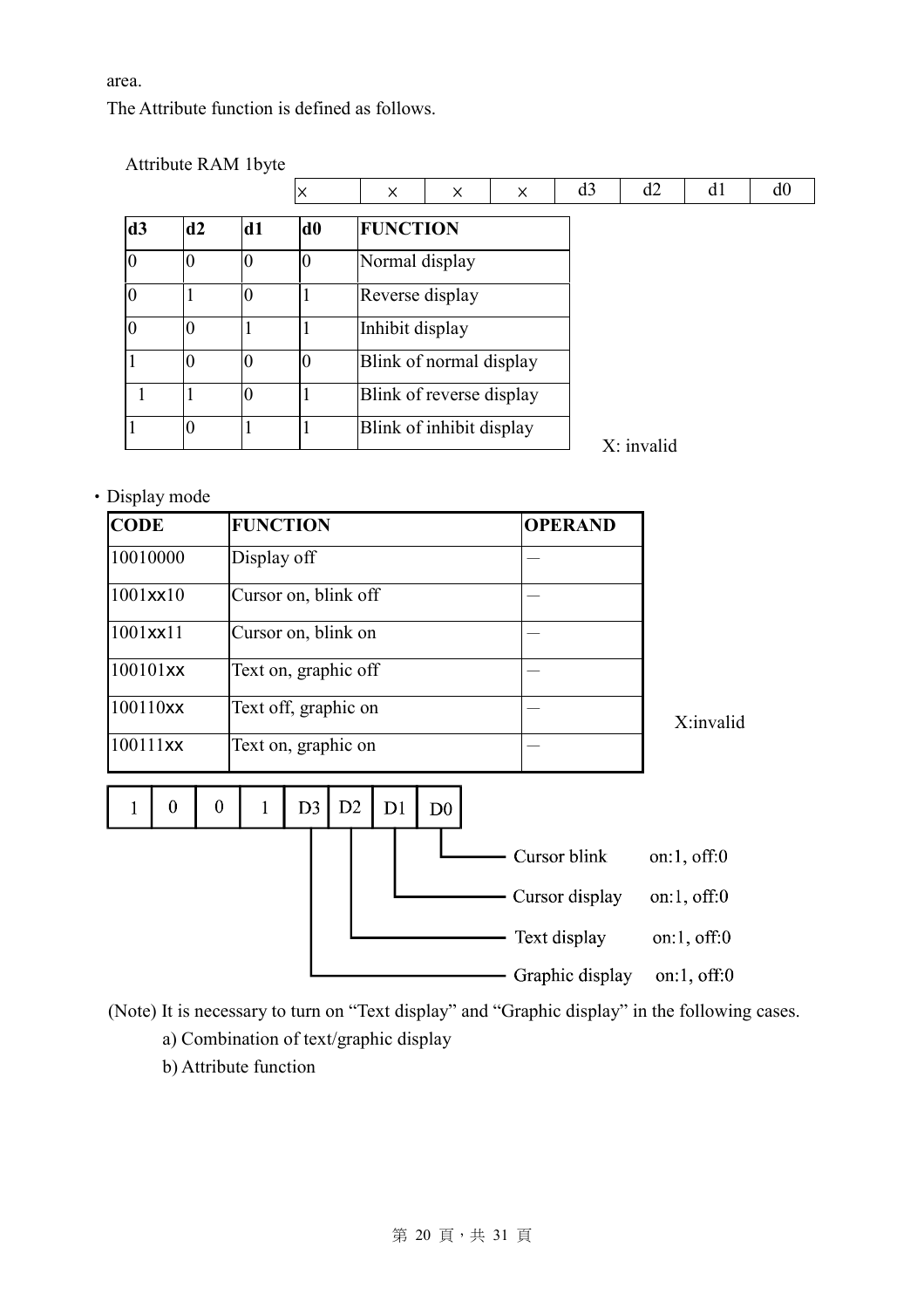‧Cursor pattern select

| <b>CODE</b> | <b>FUNCTION</b> | <b>OPERAND</b> |
|-------------|-----------------|----------------|
| 10100000    | 1-line cursor   |                |
| 10100001    | 2-line cursor   |                |
| 10100010    | 3-line cursor   |                |
| 10100011    | 4-line cursor   |                |
| 10100100    | 5-line cursor   |                |
| 10100101    | 6-line cursor   |                |
| 10100110    | 7-line cursor   |                |
| 10100111    | 8-line cursor   |                |

When cursor display is ON, this command selects the cursor pattern in the range 1 line to 8 lines. The cursor address is defined by the Cursor Pointer Set command.





8-line cursor

| 2-line cursor |
|---------------|
|---------------|

‧Data Auto Read/Write

| <b>CODE</b> | HEX.       | <b>FUNCTION</b>     | <b>OPERAND</b> |
|-------------|------------|---------------------|----------------|
| 10110000    | <b>B0H</b> | Set Data Auto Write |                |
| 10110001    | B1H        | Set Data Auto Read  |                |
| 10110010    | B2H        | Auto Reset          |                |

The command is convenient for sending a full screen of data from the external display RAM. After setting Auto mode, a Data Write (or Read) command is need not be sent between each datum. A Data Auto Write (or Read) command must be sent after a Set Address Pointer command. After this command, the address pointer is automatically incremented by 1 after each datum. In Auto mode, the T6963C cannot accept any other commands.

The Auto Reset command must be sent to the T69963C after all data has been sent, to clear Auto mode.

(Note) A Status check for Auto mode

(STA2, STA3 should be checked between sending of each datum. Auto Reset should be performed after checking STA3=1 (STA2=1.) Refer to the following flowchart.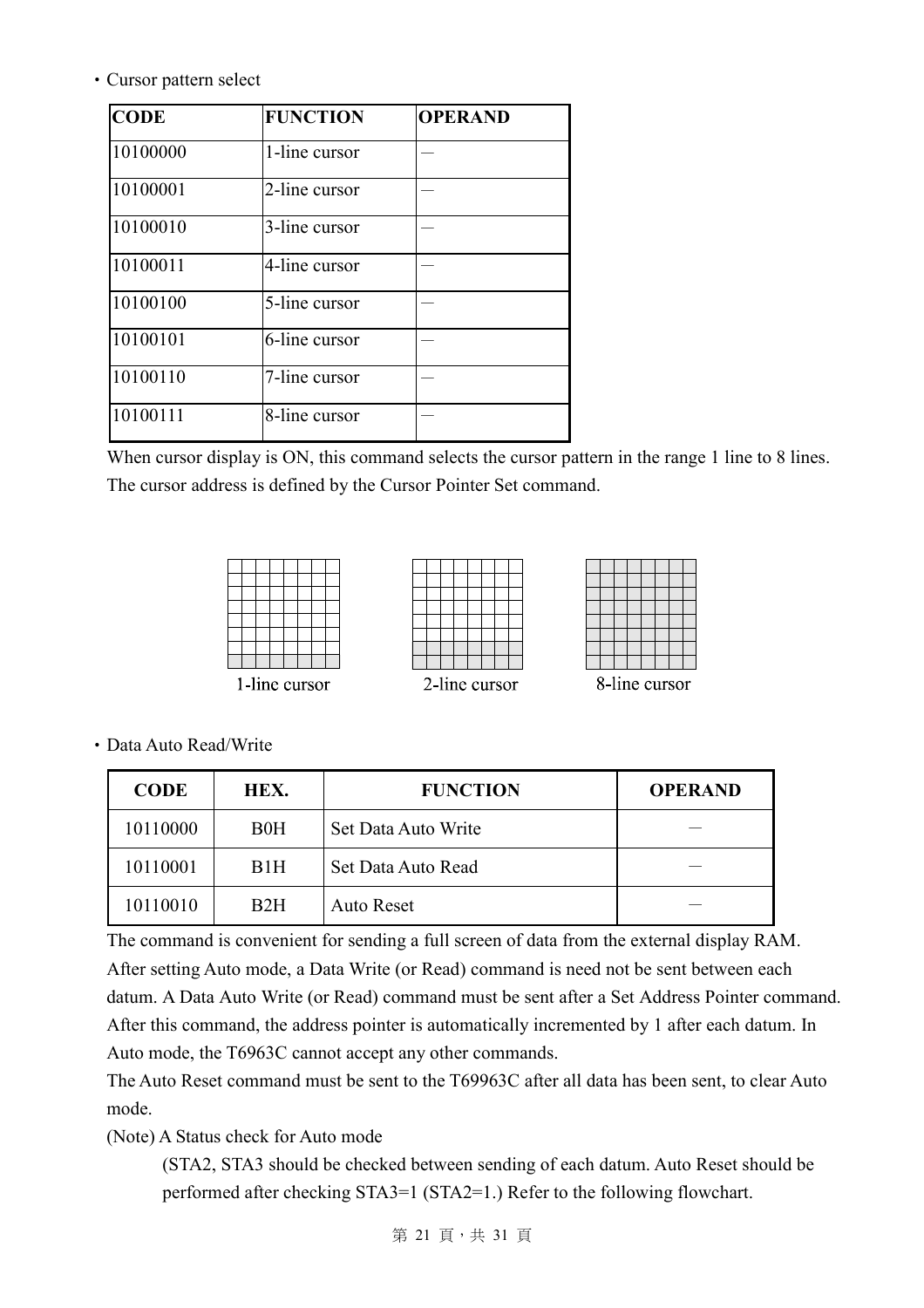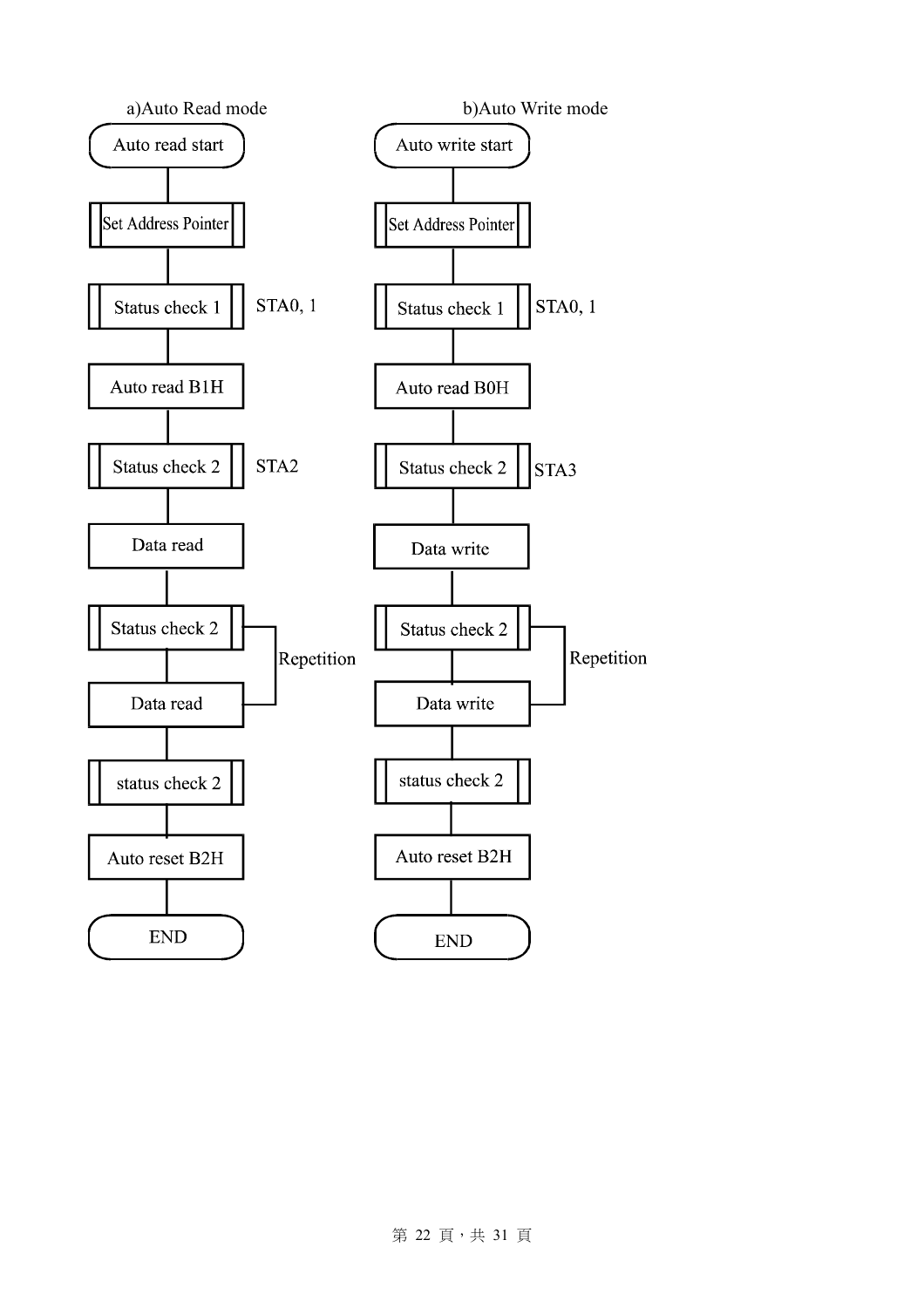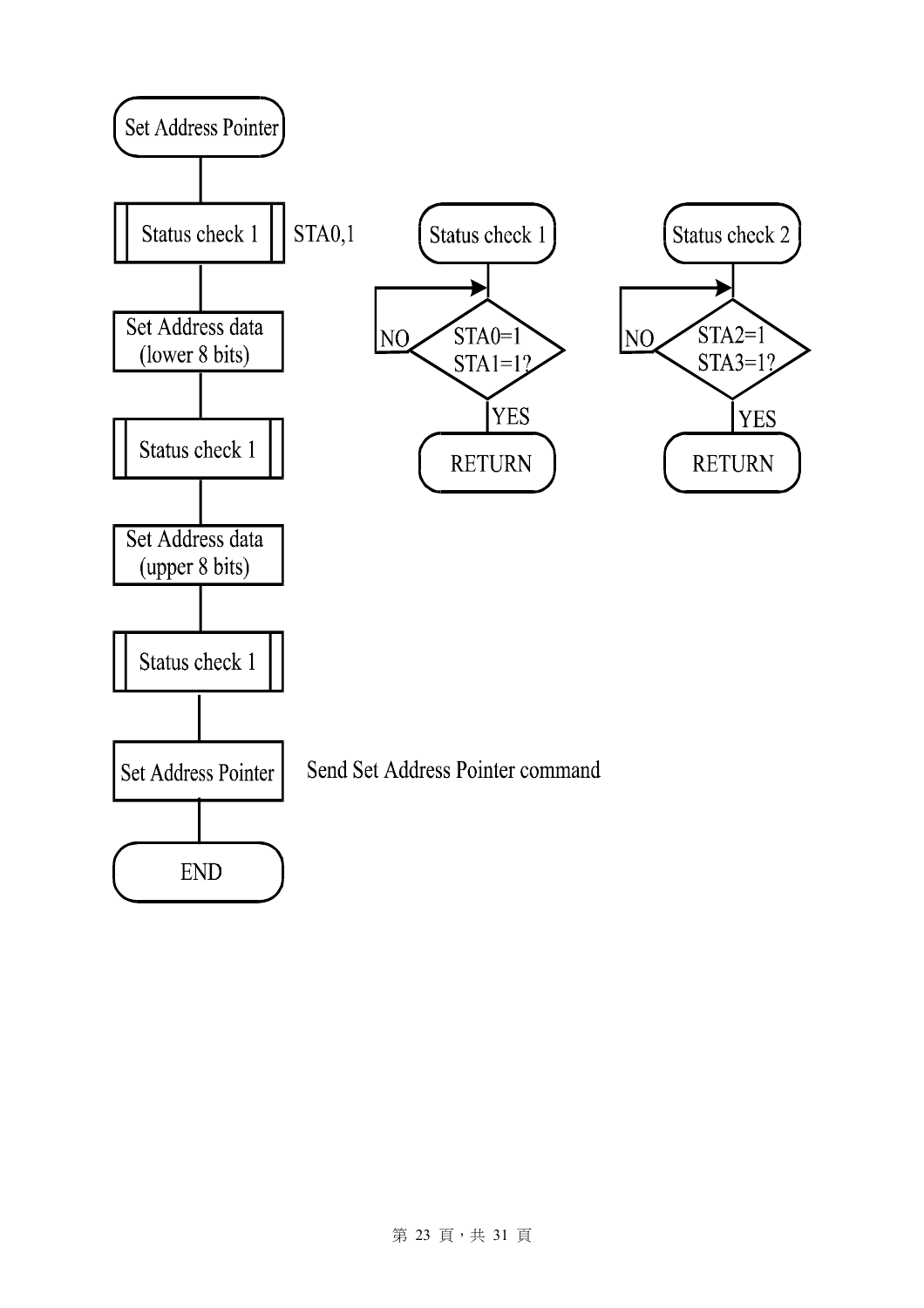‧Date Read/Write

| <b>CODE</b> | HEX.      | <b>FUNCTION</b>                | <b>OPERAND</b> |
|-------------|-----------|--------------------------------|----------------|
| 11000000    | $\rm COH$ | Data Write and Increment ADP   | Data           |
| 11000001    | C1H       | Data Read and Increment ADP    |                |
| 11000010    | C2H       | Data Write and Decrement ADP   | Data           |
| 11000011    | C3H       | Data Read and Decrement ADP    |                |
| 11000100    | C4H       | Data Write and Nonvariable ADP | Data           |
| 11000101    | C5H       | Data Read and Nonvariable ADP  |                |

This command is used for writing data from the MPU to external display RAM, and reading data from external display RAM to the MPU. Data Write/Data Read should be executed after setting address using Set Address Pointer command. The address pointer can be automatically incremented or decremented using this command.

(Note) This command is necessary for each 1-byte datum.

Refer to the following flowchart.

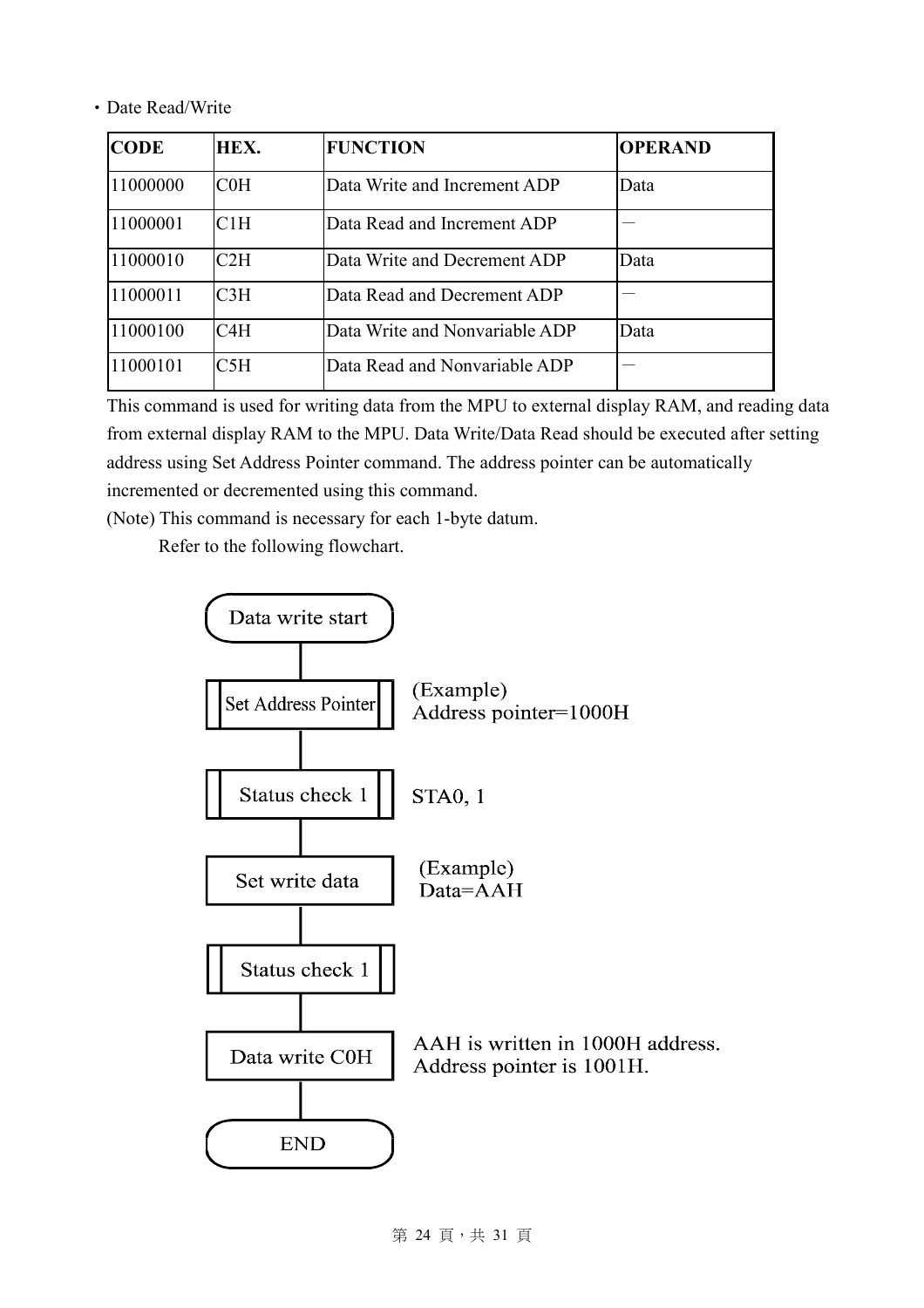‧Screen Peek

| <b>CODE</b> | HEX. | <b>FUNCTION</b> | <b>OPERAND</b> |
|-------------|------|-----------------|----------------|
| 11100000    | EOH  | Screen Peek     | — е            |

This command is used to transfer 1 byte of displayed data to the data stack; this byte can then be read from the MPU by data access. The logical combination of text and graphic display data on the LCD screen can be read by this command.

The status (STA6) should be checked just after the Screen Peek command. If the address determined by the Set Address Pointer command is not in the graphic area, this commands is ignored and a status flag (STA6) is set.

Refer to the following flowchart.



第 25 頁, 共 31 頁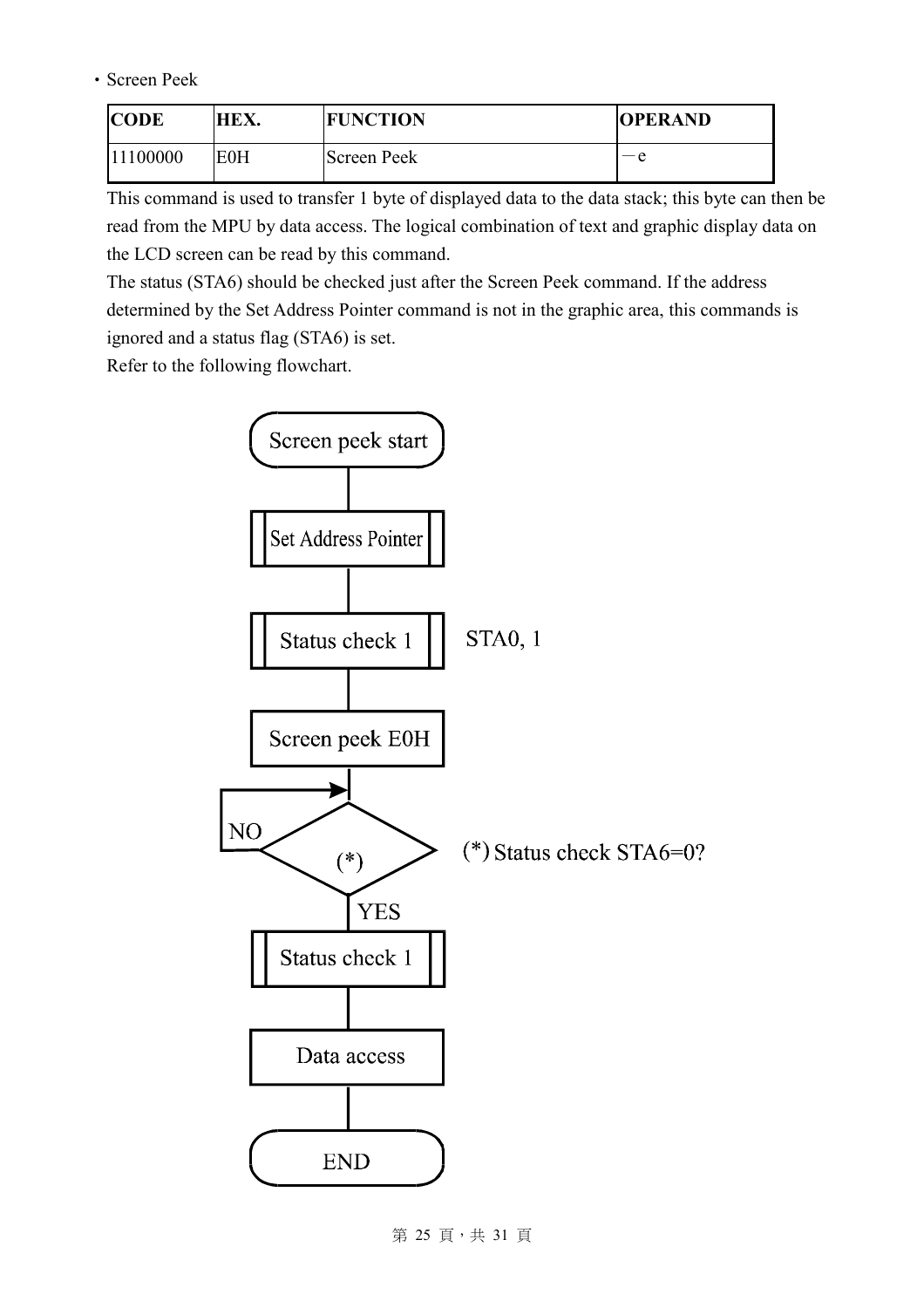#### ‧Screen Copy

| <b>CODE</b> | HEX. | <b>FUNCTION</b> | <b>OPERAND</b> |
|-------------|------|-----------------|----------------|
| 11101000    | E8H  | Screen Copy     |                |

This command copies a single raster line of data to the graphic area.

The start point must be set using the Set Address Pointer command.

(Note 1) If the attribute function is being used, this command is not available. (With Attribute data is graphic area data.)

Refer to the following flowchart.

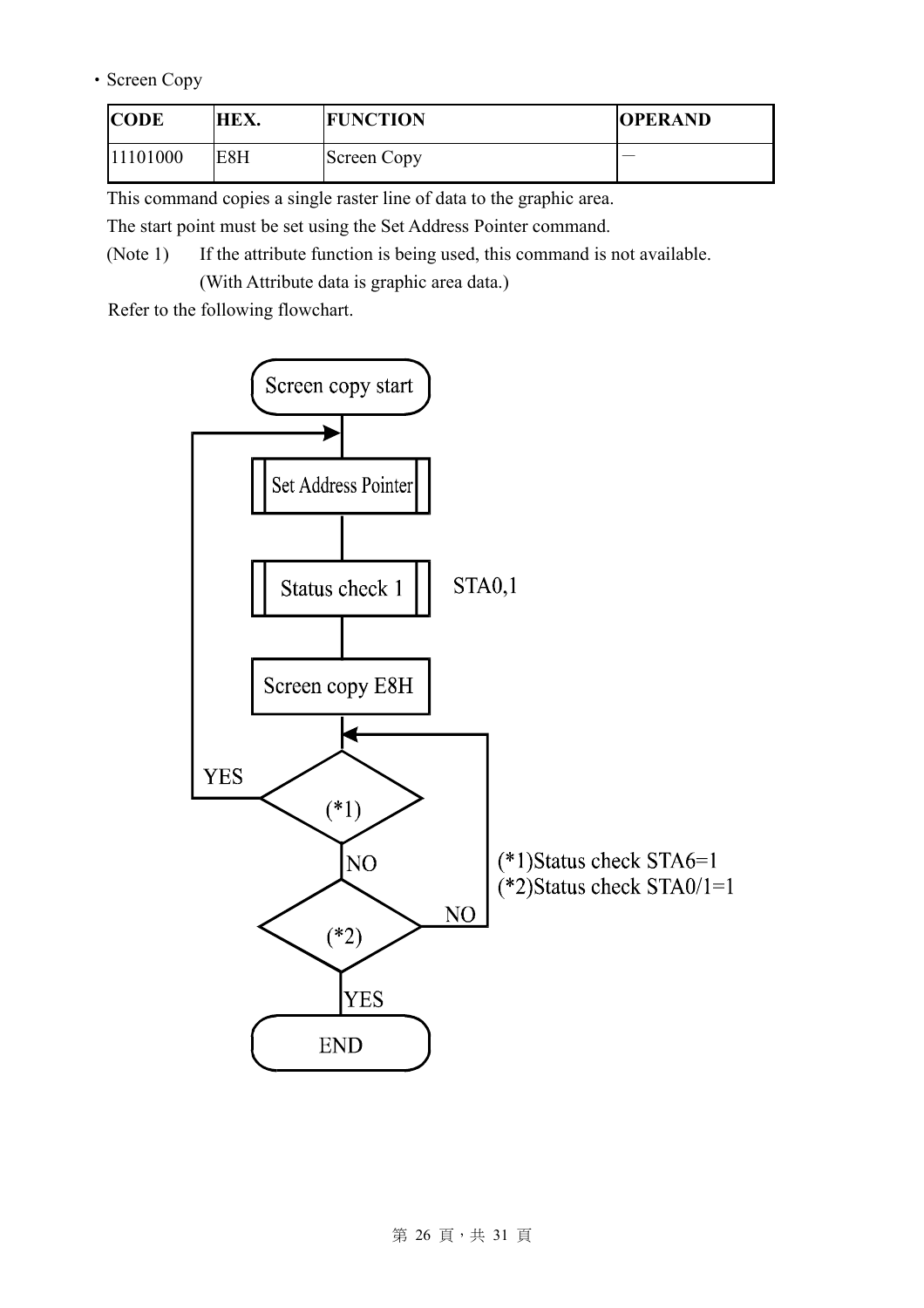‧Bit Set/Reset

| <b>CODE</b> | <b>FUNCTION</b>  | <b>OPERAND</b> |              |
|-------------|------------------|----------------|--------------|
| 11110xxx    | <b>Bit Reset</b> |                |              |
| 11111xxx    | <b>Bit Set</b>   |                |              |
| 1111x000    | Bit 0 (LSB)      |                |              |
| 1111x001    | Bit 1            |                |              |
| 1111x010    | Bit 2            |                |              |
| 1111x011    | Bit 3            |                |              |
| 1111×100    | Bit 4            |                |              |
| 1111x101    | Bit 5            |                |              |
| 1111x110    | Bit 6            |                | $X:$ invalid |
| 1111x111    | Bit 7 (MSB)      |                |              |
|             |                  |                |              |

This command use to set or reset a bit of the byte specified by the address pointer. Only one bit can be set/reset at a time.

Refer to the following flowchart.



第 27 頁, 共 31 頁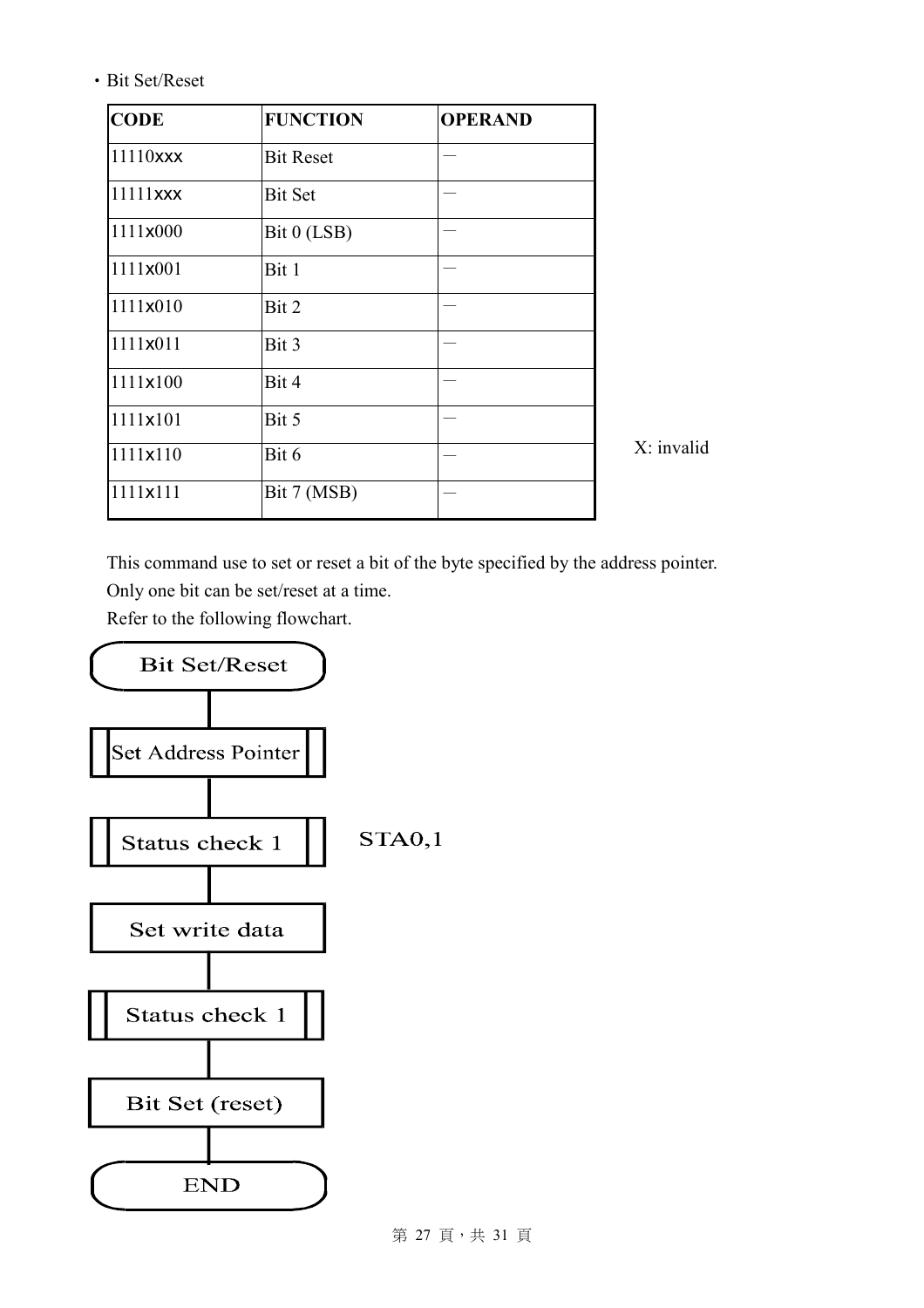| Lower<br>Lower         |   |                                                                                                                                                                                                                                      |   |        |    |                                                 |
|------------------------|---|--------------------------------------------------------------------------------------------------------------------------------------------------------------------------------------------------------------------------------------|---|--------|----|-------------------------------------------------|
|                        |   |                                                                                                                                                                                                                                      |   |        |    | <u>ссес ссен сене сенн снес снен снне сннн </u> |
| $\frac{1}{\text{bit}}$ |   |                                                                                                                                                                                                                                      |   |        |    |                                                 |
| LLLL                   |   |                                                                                                                                                                                                                                      |   |        |    |                                                 |
| LLLH                   |   | ╶╶┋╶│╶┋║╷ <mark>╸<sup>╍</sup>╌╻╽┋╹╹┇</mark> ╡╺╍╸│╺╍╌╣╸╸┧┝╍╻╸<br>╶┋┈│╶┋╢║┋╍╍┋┊╌┋╿╌╍┇╡╌╍┋┥╍╍┋┇╌╌┋┝╌┇╌┇                                                                                                                                 |   |        |    |                                                 |
| LLHL                   |   |                                                                                                                                                                                                                                      |   |        |    |                                                 |
| LLHH                   |   | 111   111   111   111   111   111   111   111 <br>  11   11   11   11   11   11   11   11   11   11   11 <br>  11   11   11   11   11   11   11   11   11   11   11   11   11   11   11   11   11   11   11   11   11   11           |   |        |    |                                                 |
| LHLL                   |   | de alimini alabia da                                                                                                                                                                                                                 |   |        |    |                                                 |
| LHLH                   |   | FRA FRANCISCO I (1999)<br>2004 - Paul Barriott, francuski francuski francuski francuski francuski francuski francuski<br>2004 - Paul Barriott, francuski francuski francuski francuski francuski francuski francuski francuski franc |   |        |    |                                                 |
| LHHL                   |   | <u>e Islamini ishtiri ishtiri</u>                                                                                                                                                                                                    |   |        |    |                                                 |
| шннн                   |   | <b>Film Later</b>                                                                                                                                                                                                                    |   |        |    |                                                 |
| HLLL                   |   |                                                                                                                                                                                                                                      |   |        |    |                                                 |
| HLLH                   |   | a Silva Last                                                                                                                                                                                                                         |   |        |    |                                                 |
| HLHL                   |   | -     11  11:1          <br> -1  -                                                                                                                                                                                                   |   |        |    |                                                 |
|                        |   |                                                                                                                                                                                                                                      |   |        |    |                                                 |
| <b>HHLL</b>            |   |                                                                                                                                                                                                                                      | i |        | I  |                                                 |
| <b>HHLH</b>            |   |                                                                                                                                                                                                                                      | i |        | н. |                                                 |
| <b>HHHL</b>            | ₩ |                                                                                                                                                                                                                                      | İ | l<br>l |    |                                                 |
| <b>HHHH</b>            |   |                                                                                                                                                                                                                                      | i |        |    |                                                 |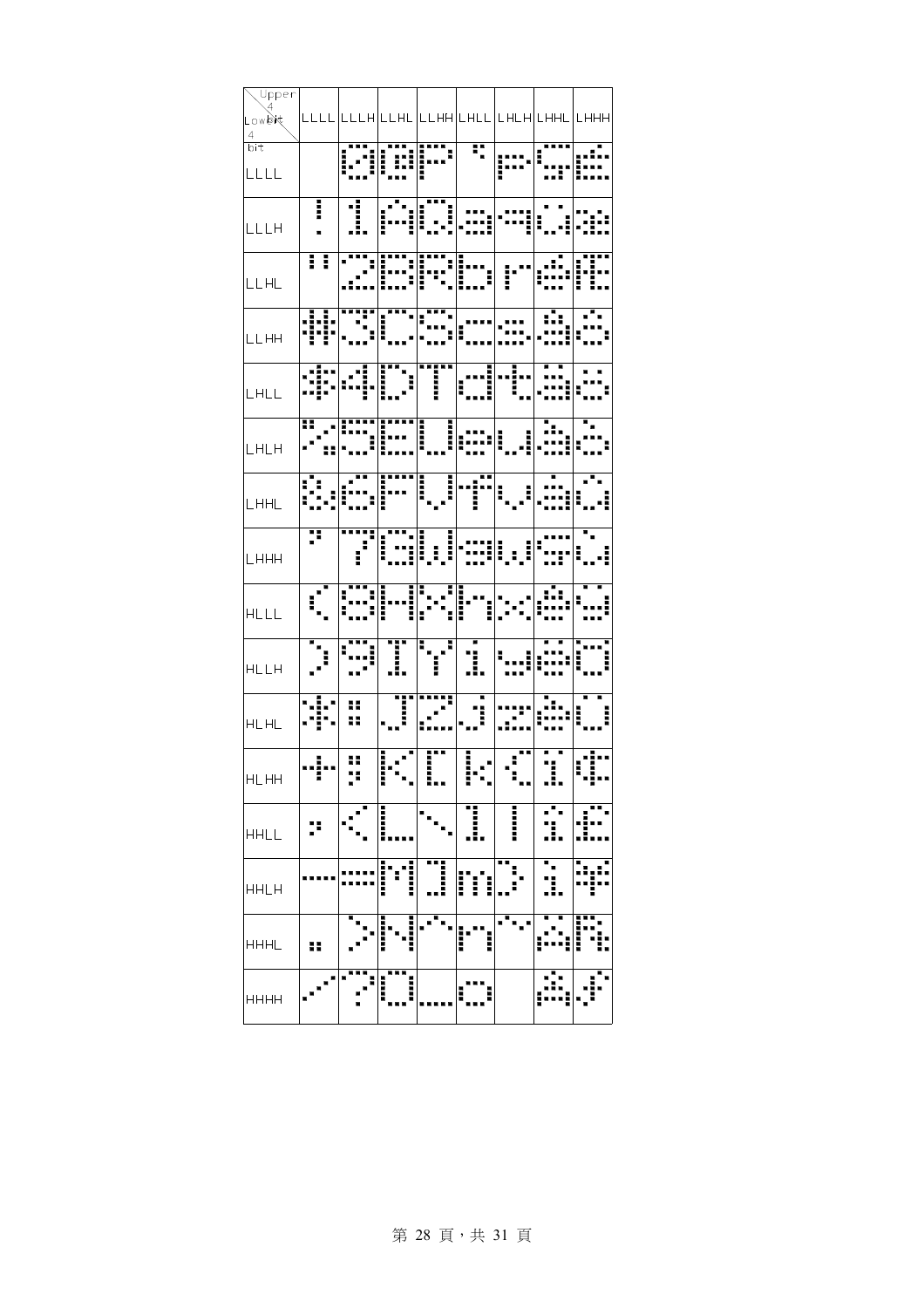## 10.Timing Characteristics

#### **Bus Timing**

| <b>Item</b>            | <b>Symbol</b>                                                                 | Min | <b>Typ</b> | <b>Max</b> | Unit |
|------------------------|-------------------------------------------------------------------------------|-----|------------|------------|------|
| C/D Set-up Time        | $t_{CDS}$                                                                     | 100 |            |            | ns   |
| C/D Hold Time          | $t_{CDH}$                                                                     | 10  |            |            | ns   |
| CE, RD, WR Pulse Width | $\mathfrak{t}_{\text{CDS}},\mathfrak{t}_{\text{RD}},\mathfrak{t}_{\text{WR}}$ | 80  |            |            | ns   |
| Data Set-up Time       | $t_{DS}$                                                                      | 80  |            |            | ns   |
| Data Hold Time         | $t_{\rm DH}$                                                                  | 40  |            |            | ns   |
| <b>Access Time</b>     | $ t_{ACC} $                                                                   |     |            | 150        | ns   |
| Output Hold Time       | $t_{OH}$                                                                      | 10  |            | 50         | ns   |

## 11. Quality Assurance

#### **Screen Cosmetic Criteria**

| No. | Defect                     | Judgment Criterion                                                                                                                                                                                                                                                                                                                                                                                                             | Partition    |  |  |
|-----|----------------------------|--------------------------------------------------------------------------------------------------------------------------------------------------------------------------------------------------------------------------------------------------------------------------------------------------------------------------------------------------------------------------------------------------------------------------------|--------------|--|--|
| 1   | <b>Spots</b>               | A)Clear<br><b>Acceptable Qty in active area</b><br>Size: d mm<br>$d \leq 0.1$<br><b>Disregard</b><br>$0.1 < d \leq 0.2$<br>6<br>$0.2 < d \leq 0.3$<br>2<br>0.3 < d<br>Note: Including pin holes and defective dots which must be<br>within one pixel size.<br><b>B)Unclear</b><br>Size: d mm<br><b>Acceptable Qty in active area</b><br><b>Disregard</b><br>$d \leq 0.2$<br>$0.2 < d \leq 0.5$<br>6<br>$0.5 < d \leq 0.7$<br>2 | <b>Minor</b> |  |  |
|     |                            | 0.7 < d                                                                                                                                                                                                                                                                                                                                                                                                                        |              |  |  |
| 2   | <b>Bubbles in Polarize</b> | Size: d mm<br><b>Acceptable Oty in active area</b><br>$d \leq 0.3$<br><b>Disregard</b><br>$0.3 < d \le 1.0$<br>3<br>$1.0 < d \le 1.5$<br>1.5 < d                                                                                                                                                                                                                                                                               | <b>Minor</b> |  |  |
| 3   | Scratch                    | In accordance with spots cosmetic criteria. When the light<br>reflects on the panel surface, the scratches are not to be<br>remarkable.                                                                                                                                                                                                                                                                                        | <b>Minor</b> |  |  |
| 4   | <b>Allowable Density</b>   | Above defects should be separated more than 30mm each<br>other.                                                                                                                                                                                                                                                                                                                                                                | <b>Minor</b> |  |  |
| 5   | Coloration                 | Not to be noticeable coloration in the viewing area of the<br>LCD panels.<br>Back-light type should be judged with back-light on state<br>only.                                                                                                                                                                                                                                                                                |              |  |  |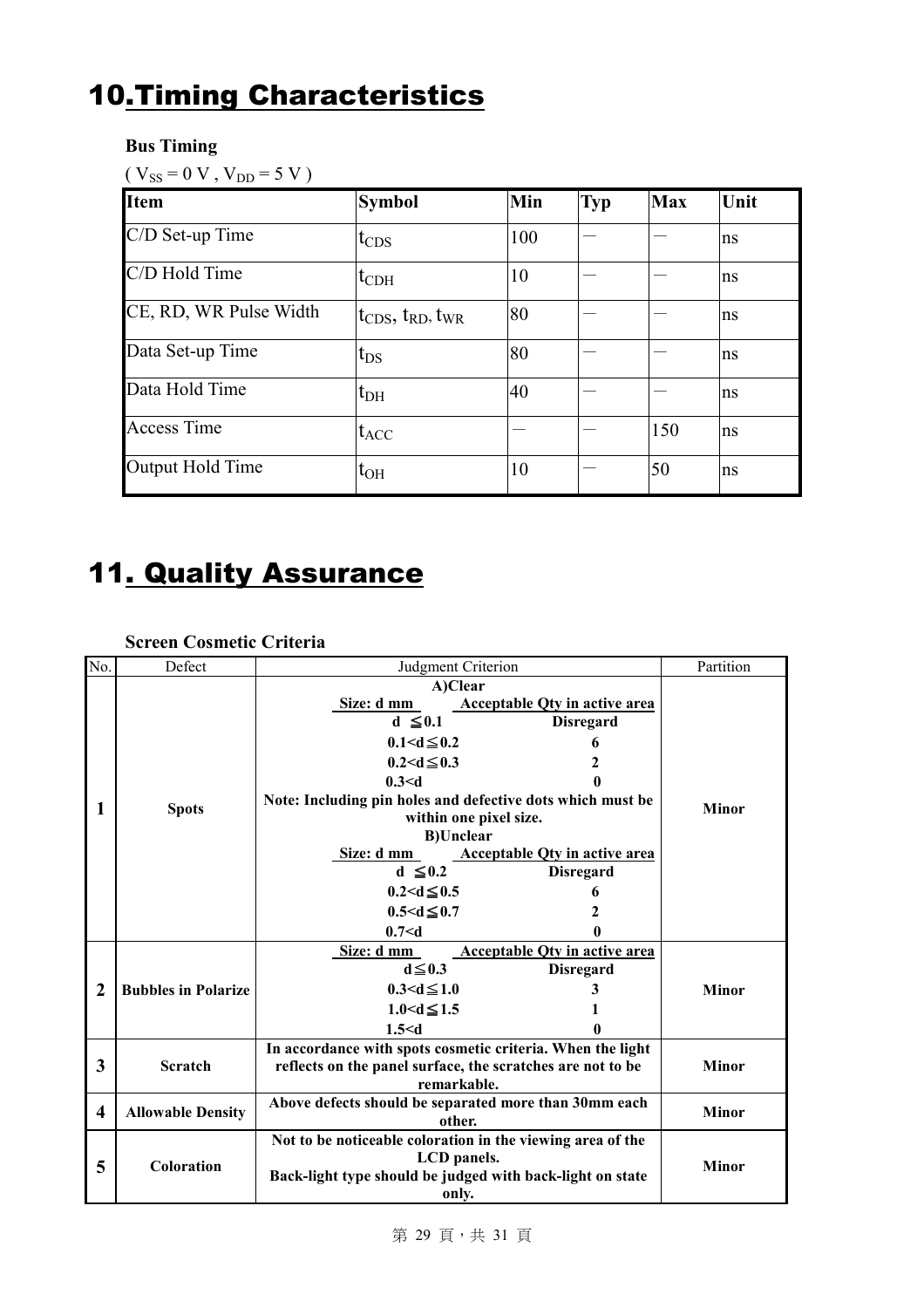## 12.Reliability

#### **Content of Reliability Test**

| <b>Environmental Test</b>                    |                                                                                                                                                            |                                                                                          |                                      |  |  |  |  |
|----------------------------------------------|------------------------------------------------------------------------------------------------------------------------------------------------------------|------------------------------------------------------------------------------------------|--------------------------------------|--|--|--|--|
| <b>Test Item</b>                             | <b>Content of Test</b>                                                                                                                                     | <b>Test Condition</b>                                                                    | <b>Applicable</b><br><b>Standard</b> |  |  |  |  |
| <b>High Temperature</b><br>storage           | Endurance test applying the high storage<br>temperature for a long time.                                                                                   | $80^{\circ}$ C<br>200hrs                                                                 |                                      |  |  |  |  |
| Low Temperature<br>storage                   | Endurance test applying the high storage<br>temperature for a long time.                                                                                   | $-30^{\circ}$ C<br>200hrs                                                                |                                      |  |  |  |  |
| <b>High Temperature</b><br>Operation         | Endurance test applying the electric stress<br>70°C<br>(Voltage & Current) and the thermal stress to<br>200hrs<br>the element for a long time.             |                                                                                          |                                      |  |  |  |  |
| Low Temperature<br>Operation                 | Endurance test applying the electric stress<br>under low temperature for a long time.                                                                      | $-10^{\circ}$ C<br>200hrs                                                                |                                      |  |  |  |  |
| High Temperature/<br><b>Humidity Storage</b> | Endurance test applying the high temperature<br>and high humidity storage for a long time.                                                                 | 80°C,90%RH<br>96hrs                                                                      |                                      |  |  |  |  |
| High Temperature/<br>Humidity Operation      | Endurance test applying the electric stress<br>(Voltage & Current) and temperature /<br>humidity stress to the element for a long time.                    | 70℃,90%RH<br>96hrs                                                                       |                                      |  |  |  |  |
| Temperature Cycle                            | Endurance test applying the low and high<br>temperature cycle.<br>$-30^{\circ}$ C<br>$80^{\circ}$ C<br>$25^{\circ}$ C<br>5min<br>30min<br>30min<br>1 cycle | $-30^{\circ}$ C/80 $^{\circ}$ C<br>10 cycles                                             |                                      |  |  |  |  |
| <b>Mechanical Test</b>                       |                                                                                                                                                            |                                                                                          |                                      |  |  |  |  |
| Vibration test                               | Endurance test applying the vibration during<br>transportation and using.                                                                                  | $10~22$ Hz $\rightarrow$ 1.5mmp-p<br>$22 \sim 500$ Hz $\rightarrow$ 1.5G<br>Total 0.5hrs |                                      |  |  |  |  |
| Shock test                                   | 50G Half sign<br>Constructional and mechanical endurance test wave 11 msedc<br>3 times of each<br>applying the shock during transportation.<br>direction   |                                                                                          |                                      |  |  |  |  |
| Atmospheric<br>pressure test                 | Endurance test applying the atmospheric<br>pressure during transportation by air.                                                                          | 115mbar<br>40hrs                                                                         |                                      |  |  |  |  |
|                                              | Others                                                                                                                                                     |                                                                                          |                                      |  |  |  |  |
| Static electricity<br>test                   | Endurance test applying the electric stress to<br>the terminal.                                                                                            | VS=800V,RS=1.5k $\Omega$<br>$CS=100pF$<br>1 time                                         |                                      |  |  |  |  |

\*\*\*Supply voltage for logic system=5V. Supply voltage for LCD system =Operating voltage at 25℃